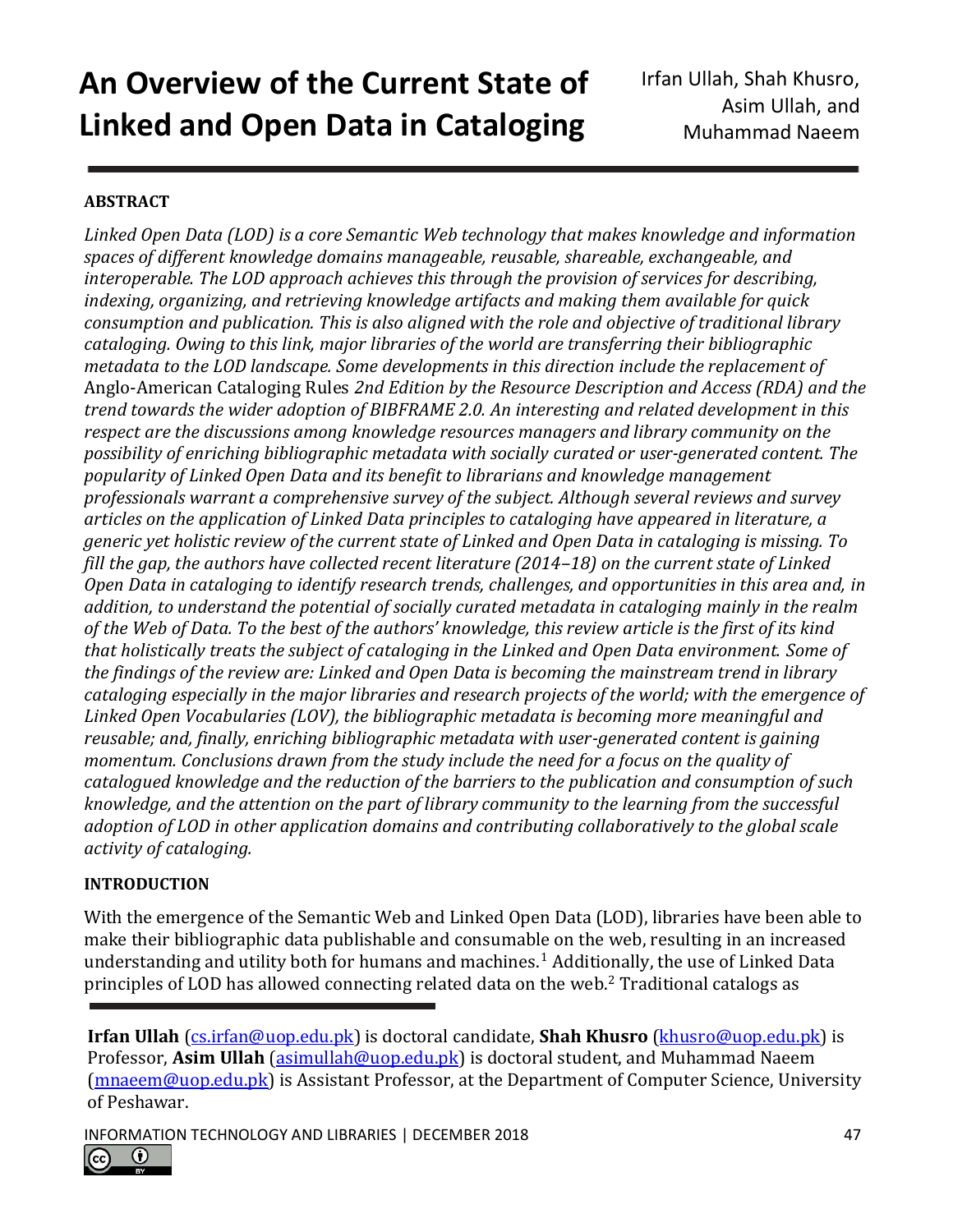collections of metadata about library content have served the same purpose for a long time.<sup>3</sup> It is, therefore, natural to establish a link between the two technologies and exploit the capabilities of LOD to enhance the power of cataloging services. In this regard, significant milestones have been achieved, which includes the use of Linked and Open Data principles for publishing and linking library catalogs, BIBFRAME, and Europeana Data Model (EDM). <sup>4</sup> However, the potential of Linked and Open Data for building more efficient libraries and the challenges involved in that direction are mostly unknown due to the lack of a holistic view of the relationship between cataloging and the LOD initiative and the advances made in both areas. Likewise, the possibility of enriching the bibliographic metadata with user-generated content such as ratings, tags, and reviews to facilitate the search for known-items as well as exploratory search has not received much attention.<sup>5</sup> Some studies of preliminary extent have, however, appeared in literature an overview of which is presented in the following paragraphs.

Several survey and review articles have contributed to different aspects of cataloging in the LOD environment. Hallo et al. investigated how Linked Data is used in digital libraries, how the major libraries of the world implemented it, and how they benefit from it by focusing on the selected ontologies and vocabularies. <sup>6</sup> They identified several specific challenges to applying Linked Data to digital libraries. More specifically, they reviewed the Linked Data applications in digital libraries by analyzing research publications regarding the major national libraries (obtaining five-stars by following Linked Data principles) and published from 2012 to 2016. <sup>7</sup> Tallerås examined statistically the quality of Linked Bibliographic Data published by the major libraries including Spain, France, the United Kingdom, and Germany. <sup>8</sup>

Yoose and Perkins presented a brief survey of LOD uses under different projects in different domains including libraries, archives, and museums.<sup>9</sup> By exploring the current advances in the Semantic Web, Robert identified the potential roles of libraries in publishing and consuming bibliographic data and institutional research output as Linked and Open Data on the web. $^{10}$ Gardašević presented a detailed overview of Semantic Web and Linked Open Data from the perspective of library data management and their applicability within the library domain to provide a more open and integrated catalog for improved search, resource discovery, and access.<sup>11</sup>

Thomas, Pierre-Yves, and Bernard presented a review of Linked Open Vocabularies (LOV), in which they analyzed the health of LOV from the requirements perspective of its stakeholders, its current progress, its uses in LOD applications, and proposed best practices and guidelines regarding the promotion of LOV ecosystem.<sup>12</sup> They uncovered the social and technical aspects of this ecosystem and identified the requirements for the long-term preservation of LOV data. Vandenbussche et al. highlighted the features, components, significance, and applications of LOV and identified the ways in which LOV supports ontology & vocabulary engineering in the publication, reuse and data quality of LOD.<sup>13</sup>

Tosaka and Park performed a detailed literature review of RDA (2005–11) and identified its fundamental differences from AACR2, its relationship with the metadata standards, and its impact on metadata encoding standards, users, practitioners, and the training required.<sup>14</sup> Sprochi presented the current progress in RDA, FRBR (Functional Requirements for Bibliographic Records), and BIBFRAME to predict the future of library metadata, the skills and knowledge required to handle it, and the directions in which the library community is heading.<sup>15</sup> Gonzales identified the limitations of MARC21 and the benefits of and challenges in adopting the BIBFRAME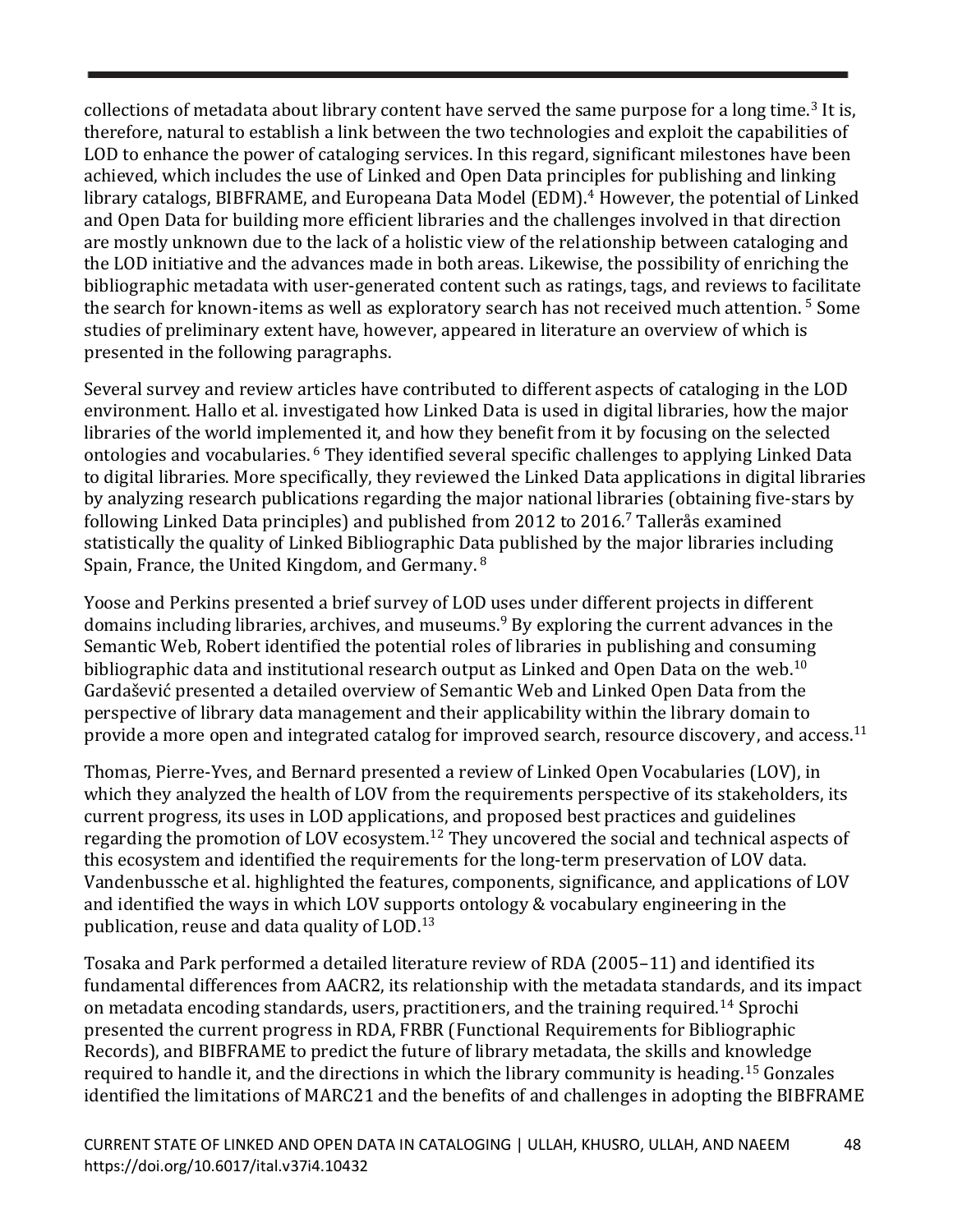framework.<sup>16</sup> Taniguchi assessed BIBFRAME 2.0 for the exchange and sharing of metadata created in different ways for different bibliographic resources.<sup>17</sup> He discussed BIBFRAME 1.0 from RDA point of view.<sup>18</sup> He examined BIBFRAME 2.0 from the perspective of RDA to uncover issues in its mapping to BIBFRAME including RDA expressions in BIBFRAME, mapping RDA elements to BIBFRAME properties, and converting MARC21 metadata records to BIBFRAME metadata.<sup>19</sup> Fayyaz, Ullah, and Khusro reported on the current state of LOD and identified several prominent issues, challenges, and research opportunities.<sup>20</sup> Ullah, Khusro, and Ullah reviewed and evaluated different approaches for bibliographic classification of digital collections.<sup>21</sup>

By looking at the above survey and review articles, one may observe that these articles target a specific aspect of cataloging from the perspective of LOD. The holistic analysis and a complete picture of the current state of cataloging in transiting to LOD ecosystem are missing. This paper adds to the body of knowledge by filling this gap in the literature. More specifically, it attempts to answer the following research questions (RQs):

RQ01**:** How Linked Open Data (LOD) and Vocabularies (LOV) are transforming the digital landscape of library catalogs?

RQ02: What are the prominent/major issues, challenges, and research opportunities in publishing and consuming bibliographic metadata as Linked and Open Data?

RQ03: What is the possible impact of extending bibliographic metadata with the usergenerated content and making it visible on the LOD cloud?

The first section of this paper answers RQ01 by discussing the potential role of LOD and LOV in making library catalogs visible and reusable on the web. The second section answers RQ02 by identifying some of the prominent issues, challenges, and research opportunities in publishing, linking, and consuming library catalogs as Linked Data. It also identifies specific issues in RDA and BIBFRAME from LOD perspective and highlights the quality of LOD-based cataloging. The third section answers RQ03 by reviewing the state-of-the-art literature on the socially curated metadata and its role in cataloging. The last section concludes the paper followed by references cited in this article.

## **THE ROLE OF LINKED OPEN DATA AND VOCABULARIES IN CATALOGING**

The catalogers, librarians, and information science professionals have always been busy defining the set of rules, guidelines, and standards to record the metadata about knowledge artifacts accurately, precisely, and efficiently. The AACR2 are among the widely used rules and guidelines for cataloging. However, it has several issues with the nature of authorship, the relationships between bibliographic metadata, the categorization of format-specific resources, and the description of new data types.<sup>22</sup> In an attempt to produce its revised version, AACR3, the cataloging community noticed that a new framework should be developed with the name of RDA.<sup>23</sup> Based on FRBR conceptual models, RDA is a "flexible and extendible bibliographic framework" that supports data sharing and interoperability and is compatible with MARC21 and AACR2.<sup>24</sup> According to the RDA Toolkit, RDA describes digital and non-digital resources by taking advantage of the flexibilities and efficiencies of modern information storage and retrieval technologies while at the same time is backward-compatible with legacy technologies used in conventional resource discovery and access applications.<sup>25</sup> It is aligned with the IFLA's

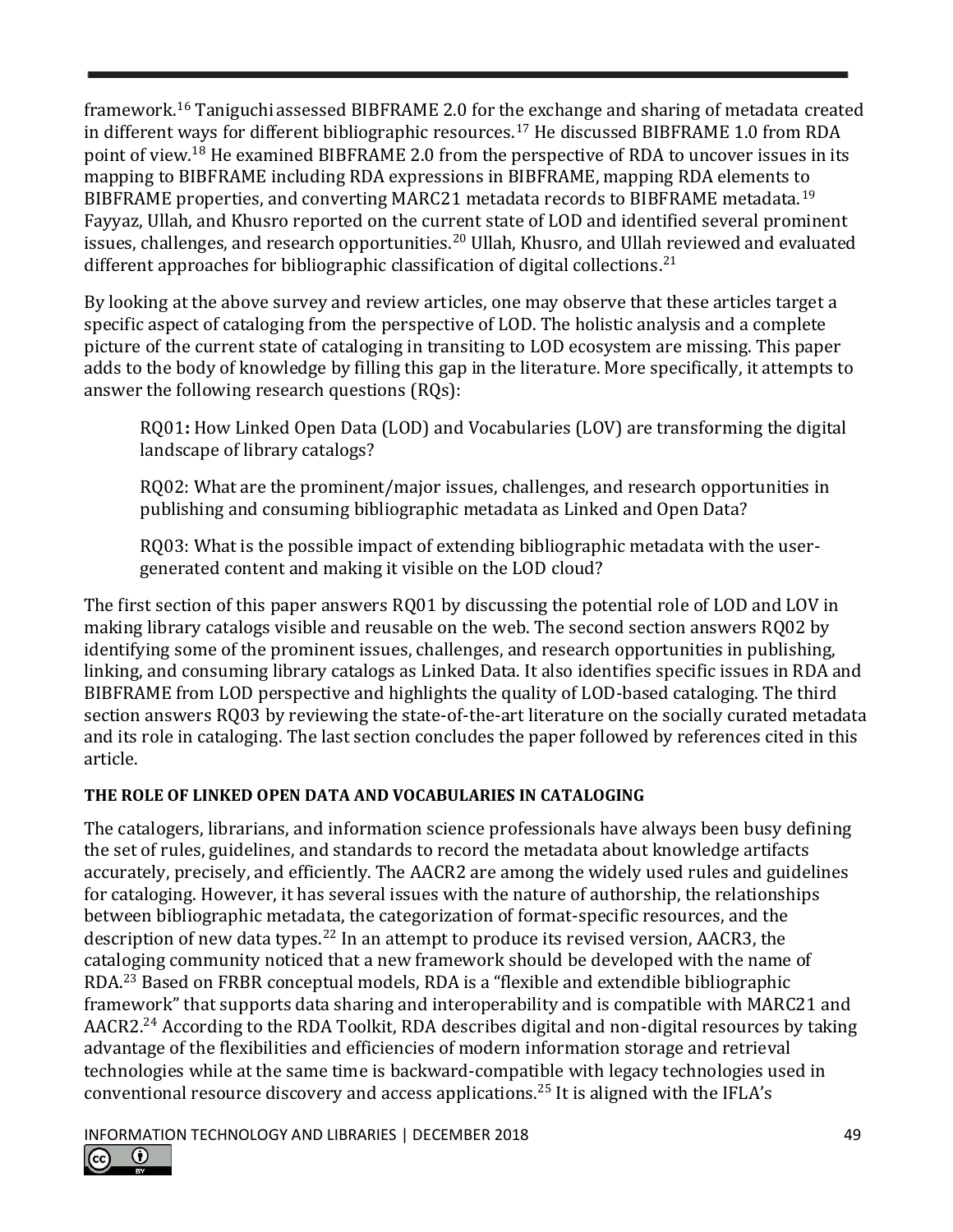(International Federation of Library Associations and Institutions) conceptual models of authority and bibliographic metadata (FRBR, FRAD [Functional Requirements for Authority Data], FRSAD [Functional Requirements for Subject Authority Data]).<sup>26</sup> RDA accommodates all types of content and media in digital environments with improved bibliographic control in the realm of Linked and Open Data; however, its responsiveness to user requirements needs further research. $^{27}$ 

The discussion of the cataloging rules and guidelines stays incomplete without the metadata encoding standards and formats that give practical shape to these rules in the form of library catalogs. The most common encoding formats include Dublin Core (DC) and MARC21. Dublin Core [\(http://lov.okfn.org/dataset/lov/vocabs/dce\)](http://lov.okfn.org/dataset/lov/vocabs/dce) is a [general-purpose metadata encoding scheme and] vocabulary of fifteen properties with "broad, generic, and usable terms" for resource description in natural language. It is advantageous as it presents relatively low barriers to repository construction; however, it lacks in standards to index subjects consistently as well as to offer a uniform semantic basis necessary for an enhanced search experience.<sup>28</sup> The lack of uniform semantic basis is due to the individual interpretations and exploitations of DC metadata by the libraries, which in turn originated from its different and independent implementations at the element level. 29

MARC21 is the most common machine process-able metadata encoding format for bibliographic metadata. It can be mapped to several formats including DC, MARC/XML [\(http://www.loc.gov/standards/marcxml/\)](http://www.loc.gov/standards/marcxml/), MODS [\(http://www.loc.gov/standards/mods\)](http://www.loc.gov/standards/mods), MADS [\(http://www.loc.gov/standards/mads\)](http://www.loc.gov/standards/mads), and other metadata standards.<sup>30</sup> However, MARC21 has several limitations such as only library software and librarians understand it, it is semantically inexpressive and isolated from the web structure, and it lacks in expressive semantic connections to relate different data elements in a single catalog record.<sup>31</sup> Besides its limitations, MARC metadata encoding format is vital for resource discovery especially within the library environment, and therefore, ways must be found to make visible the library collections outside the libraries and available through the major web search engines.<sup>32</sup> One such effort is from the Library of Congress [\(http://catalog.loc.gov/\)](http://catalog.loc.gov/) that introduced a new bibliographic metadata framework, BIBFRAME 2.0, which will eventually replace MARC21 and allow Semantic Web and Linked Open Data to interlink bibliographic metadata from different libraries. Other metadata encoding schema and frameworks include Schema.org, EDM, and the International Community for Documentation (CIDOC)'s Conceptual Reference Model (CIDOC-CRM).<sup>33</sup>

Today, the bibliographic metadata records are available on the web in several forms including MARC21, Online Public Access Catalogs (OPACs), and bibliographic descriptions from online catalogs (e.g., Library of Congress), online cooperative catalogs (e.g., OCLC's WorldCat [\[https://www.oclc.org/en/worldcat.html](https://www.oclc.org/en/worldcat.html) program]), social collaborative cataloging applications (e.g., LibraryThing [\[https://www.librarything.com\]](https://www.librarything.com/)), digital libraries (e.g., IEEE Xplore digital library [\[https://ieeexplore.ieee.org/Xplore/home.jsp\]](https://ieeexplore.ieee.org/Xplore/home.jsp)), ACM digital library[\(https://dl.acm.org\)](https://dl.acm.org/), book search engines such as Google Books, and commercial databases including e.g., Amazon.com. Most of these cataloging web applications use either MARC or other legacy standards as metadata encoding and representation schemes. However, the majority of these applications are either considering or transiting to the emerging cataloging rules, frameworks, and encoding schemes so that the bibliographic descriptions of their holdings could be made visible and reusable as Linked and Open Data on the web for the broader interests of libraries, publishers, and end-users.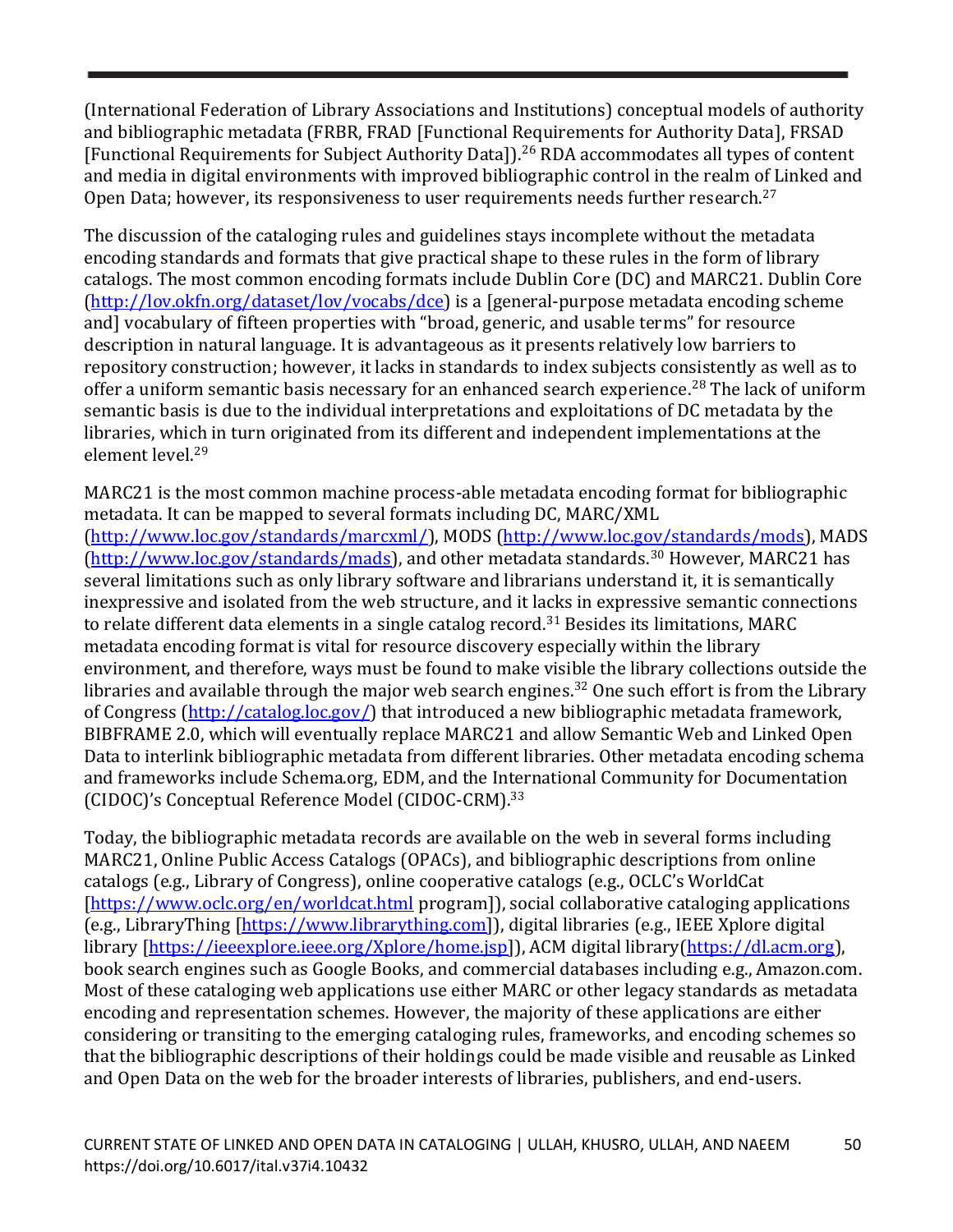The presence of high-quality reusable vocabularies makes the consumption of Linked Data more meaningful, which is made possible by Linked Open Vocabularies (LOV) that bring value-added extensions to the Web of Data.<sup>34</sup> The following two subsections attempt to answer the RQ01 by highlighting how LOD and LOV are transforming the current digital landscape of cataloging.

#### *Linked and Open Data*

The Semantic Web and Linked Open Data have enabled libraries to publish and make visible their bibliographic data on the web, which increases the understanding and consumption of this metadata both for humans and machines.<sup>35</sup> LOD connects and relates bibliographic metadata on the web using Linked Data principles.<sup>36</sup> Publishing, linking, and consuming bibliographic metadata as Linked and Open Data brings several benefits. These include improvements in data visibility, linkage with different online services, interoperability through universal LOD platform, and the credibility due to user annotations.<sup>37</sup> Other benefits include: the semantic modeling of entities related to bibliographic resources; ease in transforming topics into SKOS; ease in the usage of linked library data in other services; better data visualization according to user requirements; linking and querying linked data from multiple sources; and improved usability of library linked data in other domains and knowledge areas.<sup>38</sup> Different users including scientists, students, citizens and other stakeholders of library data can benefit from adopting LOD in libraries.<sup>39</sup>

Linked Data has the potential to make bibliographic metadata visible, reusable, shareable, and exchangeable on the web with greater semantic interoperability among the consuming applications. Several major projects including BIBFRAME, LODLAM (Linked Open Data in Libraries Archives and Museums [\[http://lodlam.net\]](http://lodlam.net/)), and LD4L (Linked Data for Libraries [\[https://www.ld4l.org\]](https://www.ld4l.org/)) are in progress, which advocates for this potential.<sup>40</sup> Similarly, Library Linked Data (LLD) is LOD-based bibliographic datasets, available in MODS and MARC21 and could be used in making search systems more sophisticated and may also be used in LOV datasets to integrate applications requiring library and subjects domain datasets.<sup>41</sup>

Bianchini and Guerrini report on the current changes in the library and cataloging domains from Ranganathan's point of view of trinity (library, books, staff), which states that changes in one element of this trinity undoubtedly affect the others.<sup>42</sup> They found several factors including readers, collections, and services influence this trinity and emphasize for a change:

- Readers moved to the web from libraries and wanted to save their time but want many capabilities including searching and navigating the full-text of resources by following links. They want resources connected to similar and related resources. They want concepts interlinked to perform an exploratory search, find serendipitous results to fulfill their information needs.
- Collections encompass several changes from their production to dissemination, from search and navigation to the representation and presentation of content. The ways the users access them and catalogers describe them are changing. Their management is moving beyond the boundaries of their corresponding libraries to the open and broader landscape of Open Access context and exposure to LOD environment.
- Services are moving from bibliographic data silos to the Semantic Web. This affects moving the bibliographic model to a more connected and linked data model and environment of Semantic Web. The data is moving from bibliographic database management systems to large LOD graph, where millions of MARC records are reused and converted to new

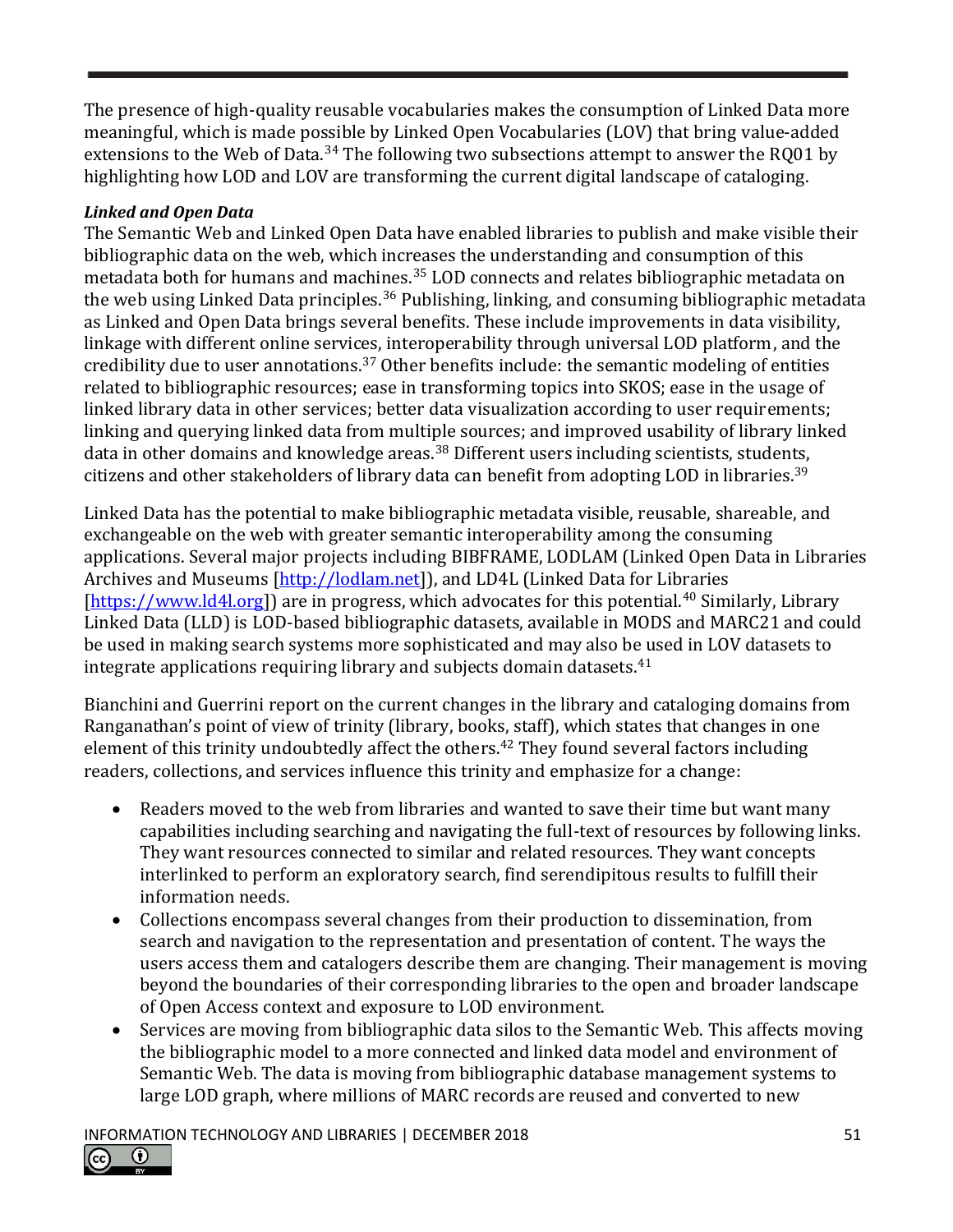encoding formats that are backward compatible with MARC21, RDA, and others and provide opportunities to be exploited fully by the Linked and Open Data environment.

Thinking along this direction, new cataloging rules and guidelines, such as RDA, are making us a part of the growing global activity of cataloging. Therefore, catalogers should take keen interest in and avail themselves of the opportunities that lie in Linked and Open Data for cataloging. Otherwise, they (as a service) might be forgotten or removed from the trinity, i.e., from collections and readers. 43

Several major libraries have been actively working to make their bibliographic metadata visible and re-usable on the web. The Library of Congress through its Linked Data Service [\(http://id.loc.gov\)](http://id.loc.gov/) enables humans and machines to access its authority data programmatically.<sup>44</sup> It exposes and interconnects data on the web through dereferenceable Uniform Resource Identifiers (URIs).<sup>45</sup> Its scope includes providing access to the commonly found LOC standards and vocabularies (controlled vocabularies and data values) for the list of authorities and controlled vocabularies that LOC currently supports.<sup>46</sup> According to the LOC, the Linked Data Service brings several benefits to the users including: accessing data at no cost; providing granular access to individual data values; downloading controlled vocabularies and their data values in numerous formats; enabling linking to LOC data values within the user metadata using Linked Data principles; providing a simple RESTful API, clear license and usage policy for each vocabulary; accessing data across LOC divisions through a unified endpoint; and visualizing relationships between concepts and values.<sup>47</sup> However, to fully exploit the potentials of LOD, LOC is mainly focusing on its BIBFRAME initiative.<sup>48</sup>

BIBFRAME is not only a replacement for the current MARC21 metadata encoding format it is a new way of thinking how the available large amount of bibliographic metadata could be shared, reused, and made available as Linked and Open Data. <sup>49</sup> The BIBFRAME 2.0 [\(https://www.loc.gov/bibframe/docs/bibframe2-model.html\)](https://www.loc.gov/bibframe/docs/bibframe2-model.html) model organizes information into *work* (the details of the about the work information), *instance* (work on specific subject quantity in numbers), *item* (format: print or electronic), and *nature* (copy/original work). BIBFRAME 2.0 elaborates the roles of the persons in the specific work as *agents*, and the subject of the work as *subjects* and *events*. 50

According to Taniguchi, BIBFRAME 2.0 takes the bibliographic metadata standards to the Linked and Open Data with model and vocabulary that makes the cataloging more useful both inside and outside the library community.<sup>51</sup> To achieve this goal, it needs to fulfill two primary requirements. These include (1) accepting and representing metadata created with RDA by replacing the MARC21, and therefore, working as creating, exchanging, and sharing RDA metadata; (2) accepting and accommodating descriptive metadata for bibliographic resources created by libraries, cultural heritage communities, and users for the wide exchange and sharing. BIBFRAME 2.0 should comply with the Linked Data principles including the use of RDF and URIs.

In addition to the Library of Congress, OCLC through its Linked Data Research has also been actively involved in research on transforming and publishing its bibliographic metadata as Linked Data.<sup>52</sup> Under this program, OCLC aims to provide a technical platform for the management and publication of its RDF datasets at a commercial scale. It models the key bibliographic entities including *work* and *person* and populates them with legacy and MARC-based metadata. It extends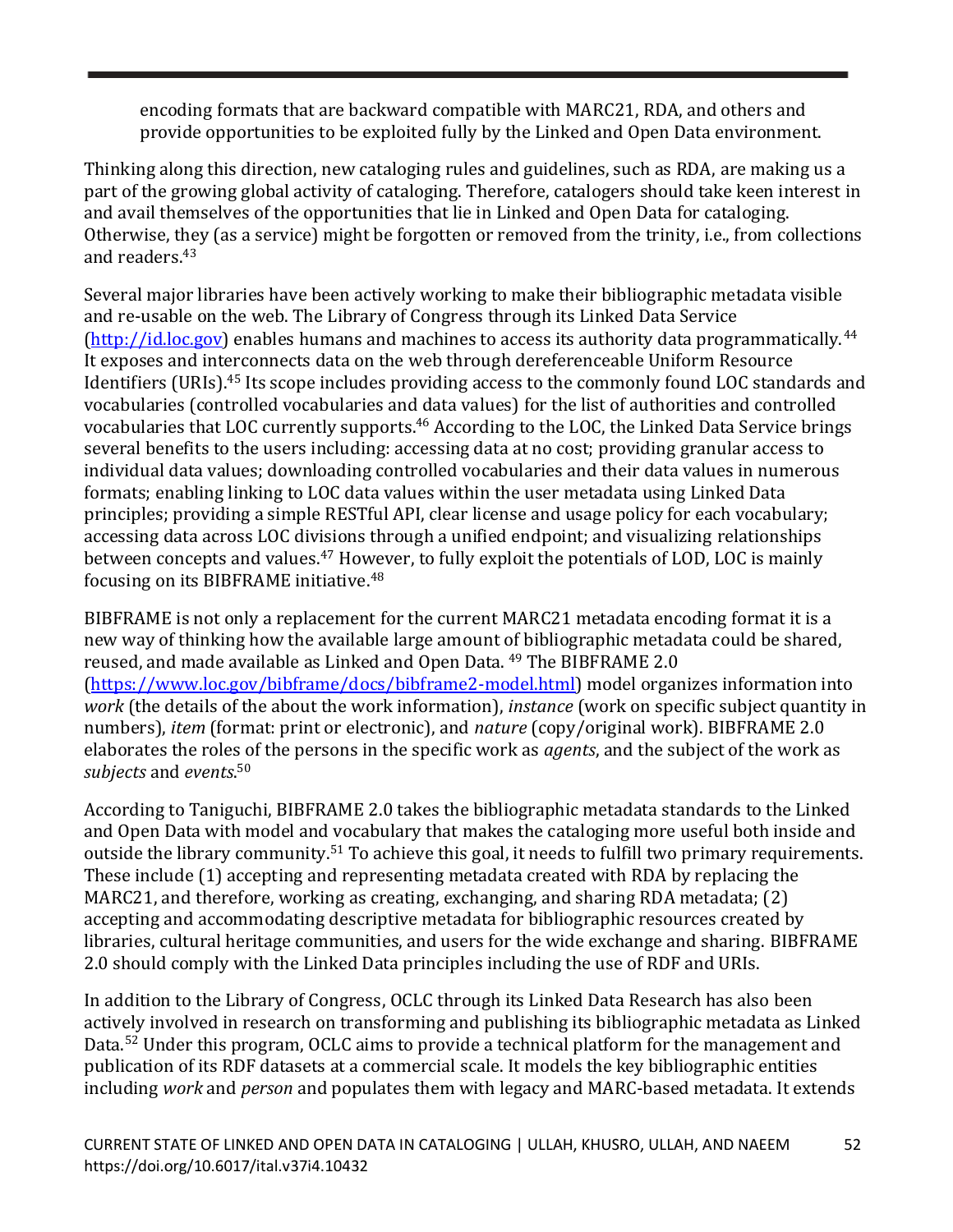models to efficiently describe the contents of digital collections, art objects, and institutional repositories, which are not very well-described in MARC. It improves the bibliographic description of works and their translations. It manages the transition from MARC and other legacy encoding formats to Linked Data and develops prototypes for native consumption of Linked Data to improve resource description and discovery. Finally, it organizes teaching and training events.<sup>53</sup> Since 2012, OCLC has been publishing bibliographic data as Linked Data with three major LOD datasets including *OCLC Persons*, *WorldCat works*, and *WorldCat.org*. <sup>54</sup> Inspired from Google Research, currently, they have been working on *Knowledge Vault pipeline process* to harvest, extract, normalize, weigh, and synthesize knowledge from bibliographic records, authority files, and the web to generate Linked Data triples to improve the exploration and discovery experience of end-users.<sup>55</sup>

WorldCat.org publishes it bibliographic metadata as Linked Data by extracting a rich set of entities including persons, works, places, events, concepts, and organizations to make possible several web services and functionalities for resource discovery and access. <sup>56</sup> It uses Schema.org (http://schema.org) as the base ontology, which can be extended with different ontologies and vocabularies to model WorldCat bibliographic data to be published and consumed as Linked Data.<sup>57</sup> Tennant presents a simple example of how this works. Suppose we want to represent the fact "*William Shakespeare is the author of Hamlet*" as Linked Data.<sup>58</sup> To do this, the important entities should be extracted along with their semantics (relationships) and represented in a format that is both machine-processable and human-readable. Using Schema.org, Virtual International Authority File (VIAF.org), and WorldCat.org, the sentence can be represented as a Linked Data triple, as shown in figure 1 based on Tennant.<sup>59</sup>

The Digital Bibliography & Library Project (DBLP) is an online Computer Science bibliography that provides bibliographic information about major publications in Computer Science with the goal of providing free access to high-quality bibliographic metadata and links to the electronic version of these publications.<sup>60</sup> As of October 2018, it has indexed more than 4.3 million publications from more than 2.1 million authors and has indexed more than 40,000 journal volumes, 38,000 conference/workshop proceedings, and more than 80,000 monographs.<sup>61</sup> Its dataset is available on LOD that allows for faceted search and faceted navigation to the matching publications. It uses GrowBag graphs to create topic facets and uses DBLP++ datasets (an enhanced version of DBLP) and additional data extracted from the related webpages on the web. $62$  A MySQL database stores the DBLP++ dataset that is accessible through several ways including (1) getting the database dump; (2) using its web services; (3) using D2R server to access it in RDF; and (4) getting the RDF dump available in N3 serialization.<sup>63</sup>

The above discussions on LOC, OCLC, and DBLP make it clear that LOD can potentially transform the cataloging landscape of libraries by making bibliographic metadata visible and reusable on the web. However, this potential can only be exploited to its fullest if relevant vocabularies are provided to make the Linked Data more meaningful. LOV fulfills this demand for relevant and standard vocabularies, discussed in the next subsection.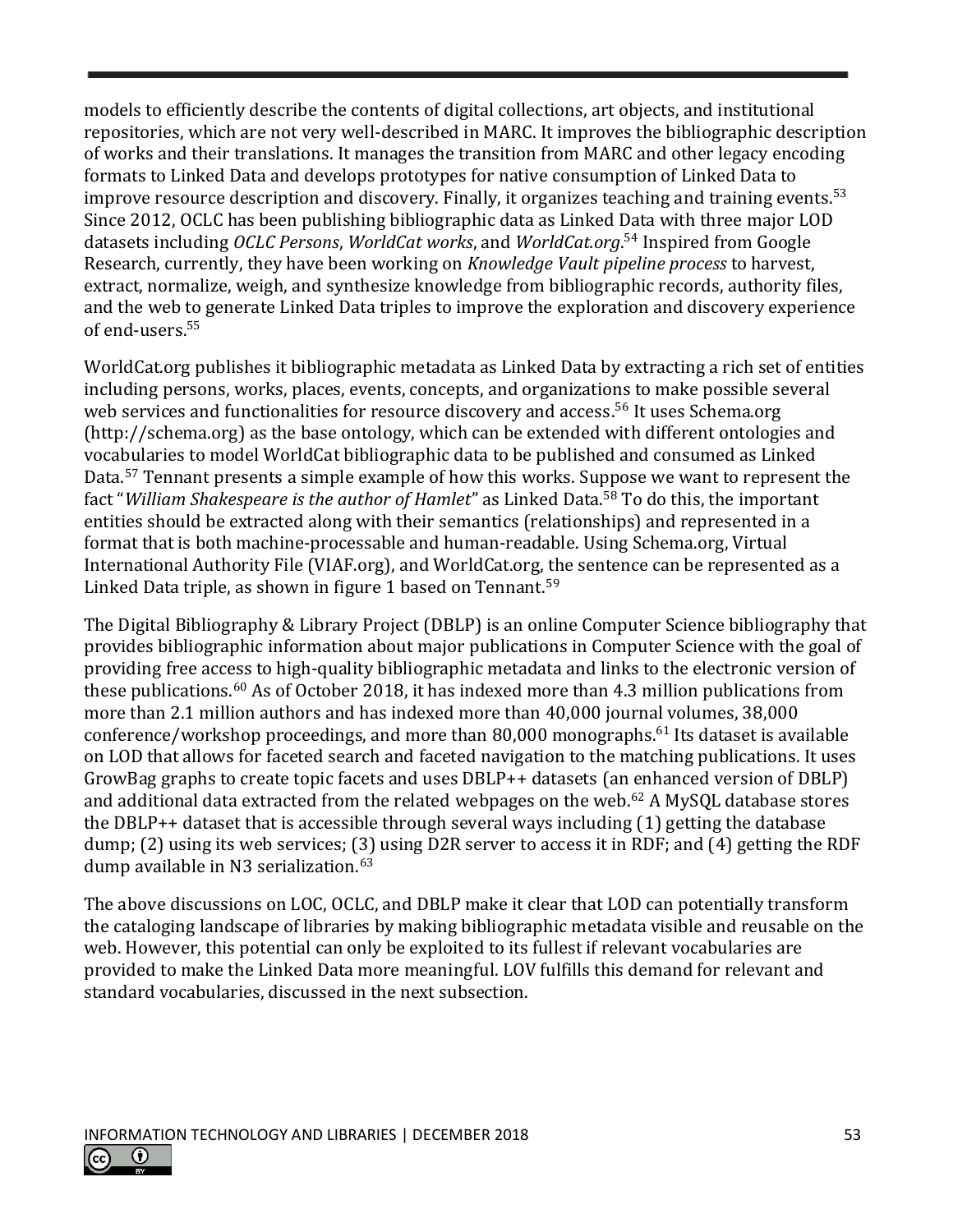

**Figure 1.** An Example of Publishing a Sample Fact as Linked Data (Based on Tennant<sup>64</sup>).

## *Linked Open Vocabularies*

Linked Open Vocabularies (LOV) are a "high-quality *catalog* of reusable vocabularies to describe Linked and Open Data."<sup>65</sup> They assist publishers in choosing the appropriate vocabulary to efficiently describe the semantics (classes, properties, and data types) of the data to be published as Linked and Open Data.<sup>66</sup> LOV interconnect vocabularies, version control, the property type of values to be matched with a query to increase the score of the terms, and offers a range of data access methods including APIs, SPARQL endpoint, and data dump. The aim is to make the reuse of well-documented vocabularies possible in the LOD environment.<sup>67</sup> The LOV portal brings valueadded extensions to the Web of Data, which is evident from its adoption in several state-of-the-art applications.<sup>68</sup> The presence of vocabulary makes the corresponding Linked Data meaningful, if the original vocabulary vanishes from the web, linked data applications that rely on it no longer function because they cannot validate against the authoritative source. LOV systems prevent vocabularies from becoming unavailable by providing redundant or back-up locations for these vocabularies.<sup>69</sup> The LOV catalog meets almost all types of search criteria including search using metadata, ontology, APIs, RDF dump, and SPARQL endpoint enabling it to provide a range of services regarding the reuse of RDF vocabularies.<sup>70</sup>

Linked Data should be accompanied by its meaning to achieve its benefits, which is possible using vocabularies especially RDF vocabularies that are also published as Linked Data and linked with each other forming an LOV ecosystem.<sup>71</sup> Such an ecosystem defines the health and usability of Linked Data by making its meaningful interpretation possible.<sup>72</sup> For an ontology or vocabulary to be included into the LOV catalog, it must be of an appropriate size with low-level and normalized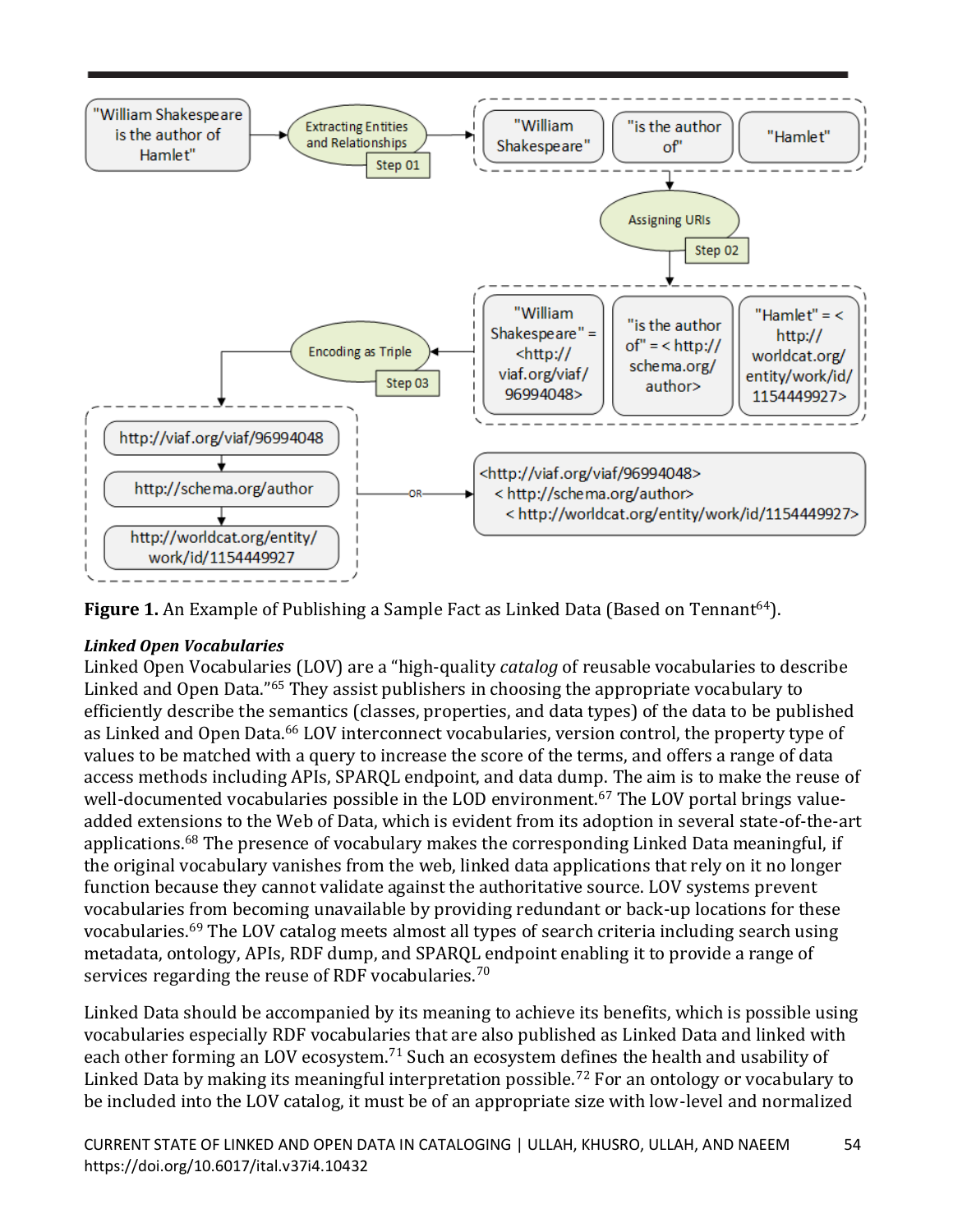constraints and represented in RDFS or Web Ontology Language (OWL); it must allow creating instances and support documentation by permitting comments, labels, definitions, and descriptions to support end users.<sup>73</sup> The ontology must have additional characteristics such as those described in Semantic Web languages like OWL, published on the web with no limitations on its reuse, and support for content negotiation using searchable content and namespace URIs.<sup>74</sup> The LOV catalog offers four core functionalities that make it more attractive for libraries. The *Aggregate* accesses vocabularies through dump file or (a SPARQL) endpoint. The *Search* finds classes/properties in a vocabulary or ontology. The *Stat* displays descriptive statistics of LOV vocabularies. Finally, *Suggest* enables the registry of new vocabularies.<sup>75</sup>

Radio and Hanrath uncovered the concerns regarding transitioning to LOV including how preexisting terms could be mapped while considering the potential semantic loss.<sup>76</sup> They describe this transition in the light of a case study at the University of Kansas institutional repository, which adopted OCLC's FAST vocabulary and analyzed the outcomes and impact of exposing their data as Linked Data. To them, a vocabulary that is universal in scope and detail can become "bloated" and may result in an aggregated list of uncontrolled terms. However, such a diverse system may be capable of accurately describing the contents of an institutional repository. In this regard, adopting Linked Data vocabulary may serve to increase the overall quality of data by ensuring consistency with greater exposure of the resources when published as LOD. However, such a transition to a Linked Data vocabulary is not that simple and gets complicated when the process involves reconciling the legacy metadata especially when dealing with the issues of under or misrepresentation.<sup>77</sup>

Publishers, commercial entities, and data providers such as universities are taking keen interest and consortial participation, and therefore the library community must contribute to, benefit from, and consider this inevitable opportunity seriously.<sup>78</sup> Considering, the core role of libraries in connecting people to the information, they should come forward to make available their descriptive metadata collections as Linked and Open Data for the benefit of the scholarly community on the web. It is time to move from strings (descriptive bibliographic records) to things (data items) that are connected in a more meaningful manner for the consumption of both machines and humans.<sup>79</sup>

Besides the numerous benefits of the LOV, there are some well-documented [and well-supported] vocabularies that are "not published or no longer available." <sup>80</sup> While focusing on the mappings between Schema.org and LOV, Nogales et al. argue that the LOV portal is limited as "some of the vocabularies are not available here." <sup>81</sup> In other words, the LOV portal is growing, but currently, it is at the infant stage, where much work is needed to bring all or at least the missing welldocumented and well-supported vocabularies. This way the true benefits of LOV could be exploited to the fullest when such vocabularies are linked and made available for the consumption and reuse of the broader audience and applications of the Web of Data.

## **CHALLENGES, ISSUES, AND RESEARCH OPPORTUNITIES**

To answer the RQ02, this section attempts to identify some of the prominent/key challenges and issues regarding publishing and consuming bibliographic metadata as Linked and Open Data. The sheer scale and diversity of cataloging frameworks, metadata encoding schemes, and standards make it difficult to approach cataloging effectively and efficiently. The quality of the cataloging data is another dimension that needs proper attention.

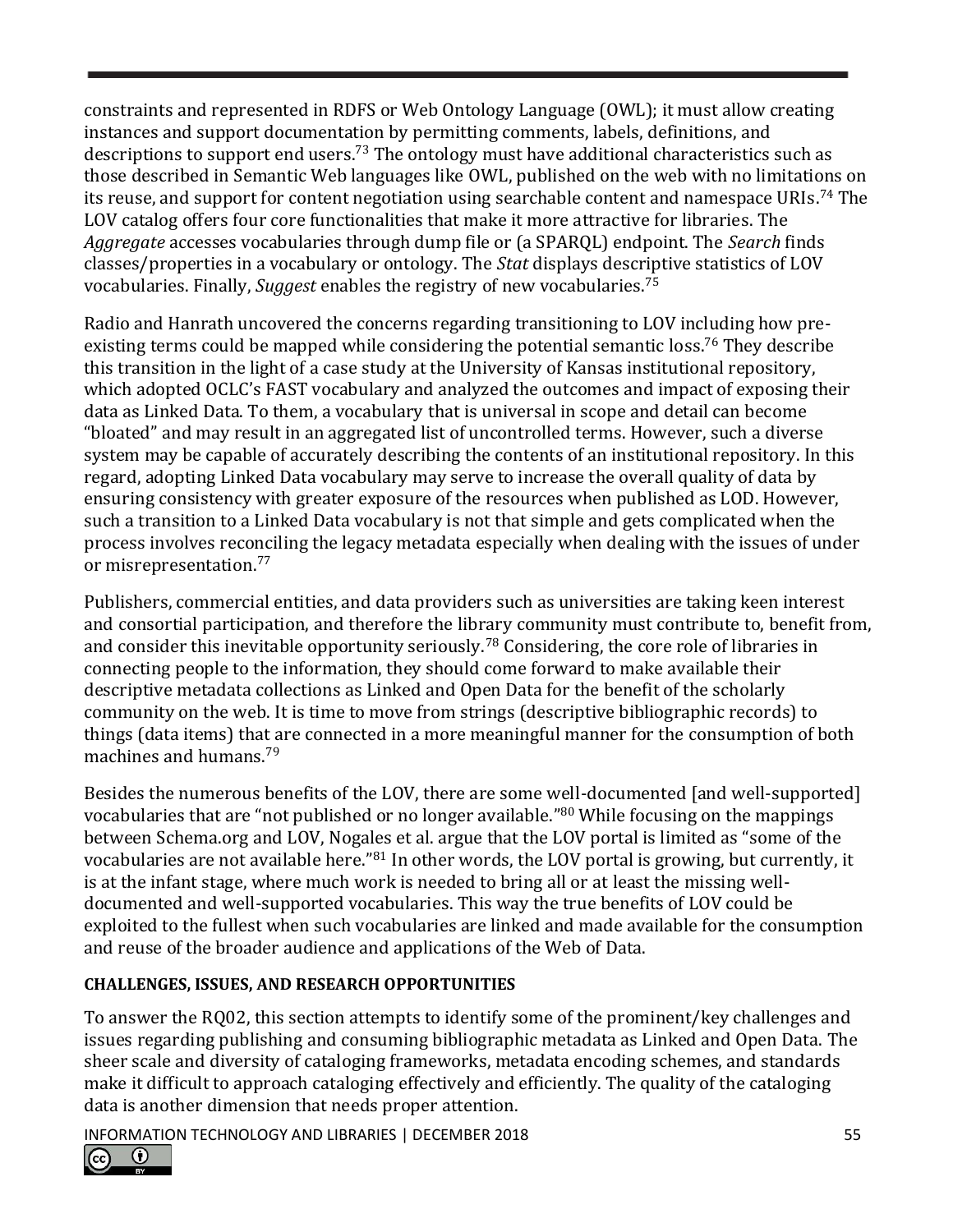#### *The Multiplicity of Cataloging Rules and Standards*

The importance and critical role of standards in cataloging are clear to everyone. With standards, it becomes possible to identify authors uniquely; link users to the intended and the required resources; assess the value and usage of the services a library or information system provides; operate efficiently different transactions regarding bibliographic metadata, link content, preserve metadata, and generate reports; and enable the transfer of notifications, data, and events across machines.<sup>82</sup> The success of these standards is because of the community-based efforts and their utility for a person/organization and ease of adoption.<sup>83</sup> However, we are living in a "jungle of standards" with massive scale and complexity.<sup>84</sup> We are facing a flood of standards, schemas, protocols, and formats to deal with bibliographic metadata.<sup>85</sup> It is necessary to come up with some uniform and widely accepted standard, schema, protocol, and format, which will make possible the uniformity between bibliographic records and make way for records de-duplication on the web. Also, because of the exponential growth of the digital landscape of document collections and the emerging yet widely adopted Linked Data environment, it becomes necessary for librarians to be part of this global scale activity of making their bibliographic data available as Linked and Open Data.<sup>86</sup> Therefore, all these standards need reenvisioning and reconsideration when libraries transit from the current implementations to a more complex LOD-based environment.<sup>87</sup>

RDA is easy to use, user-centric, and retrieval-supportive with a precise vocabulary.<sup>88</sup> However, it has lengthier descriptions with a lot of technical terms, is time-consuming, needs re-training, and suffers from the generation gap. $89$  RDA is transitioning from AACR2 to produce metadata for knowledge artifacts, and it will be adaptive to the emerging data structures of Linked Data.<sup>90</sup> Although librarians could potentially play a vital role in making RDA successful, it is challenging to bring them on the same page with publishers and vendors.  $91$ 

While studying BIBFRAME 2.0 from RDA point of view, Taniguchi observed that:

- BIBFRAME has no class correspondence with RDA, especially making a distinction between *Work* and *Expression* is challenging.
- Some RDA elements have no corresponding properties in BIBFRAME, and therefore, cannot be expressed in BIBFRAME. In other cases, BIBFRAME properties cannot be converted back to RDA elements due to the many-to-one and many-to-many mappings between them.
- The availability of multiple MARC21-to-BIBFRAME tools results in the variety of BIBFRAME metadata, which makes its matching and merging in the later stages challenging.  $92$

To understand whether BIBFRAME 2.0 is suitable as a metadata schema, Taniguchi examined it closely for domain constraint of properties and developed four additional methods for implementing such constraints, i.e., defining properties in BIBFRAME.<sup>93</sup> In these methods, method 1 is the strictest one for defining such properties, method 2 from BIBFRAME, and the remaining gradually loosen. Method 1 defines the domain of individual properties as work or instance only, which is according to the method in RDA. Method 2 defines properties using multiclass structure (work-instance-item) for descriptive metadata. Method 3 introduces a new class *BibRes* to accommodate *Work* and *Instance* properties. Method 4 uses two classes *BibRes* and *Work* for representing a bibliographic resource. Method 5 leaves the domain of any property unspecified and uses *rdf:type* to represent whether a resource belongs to the *Work* or *Instance*. He observed that: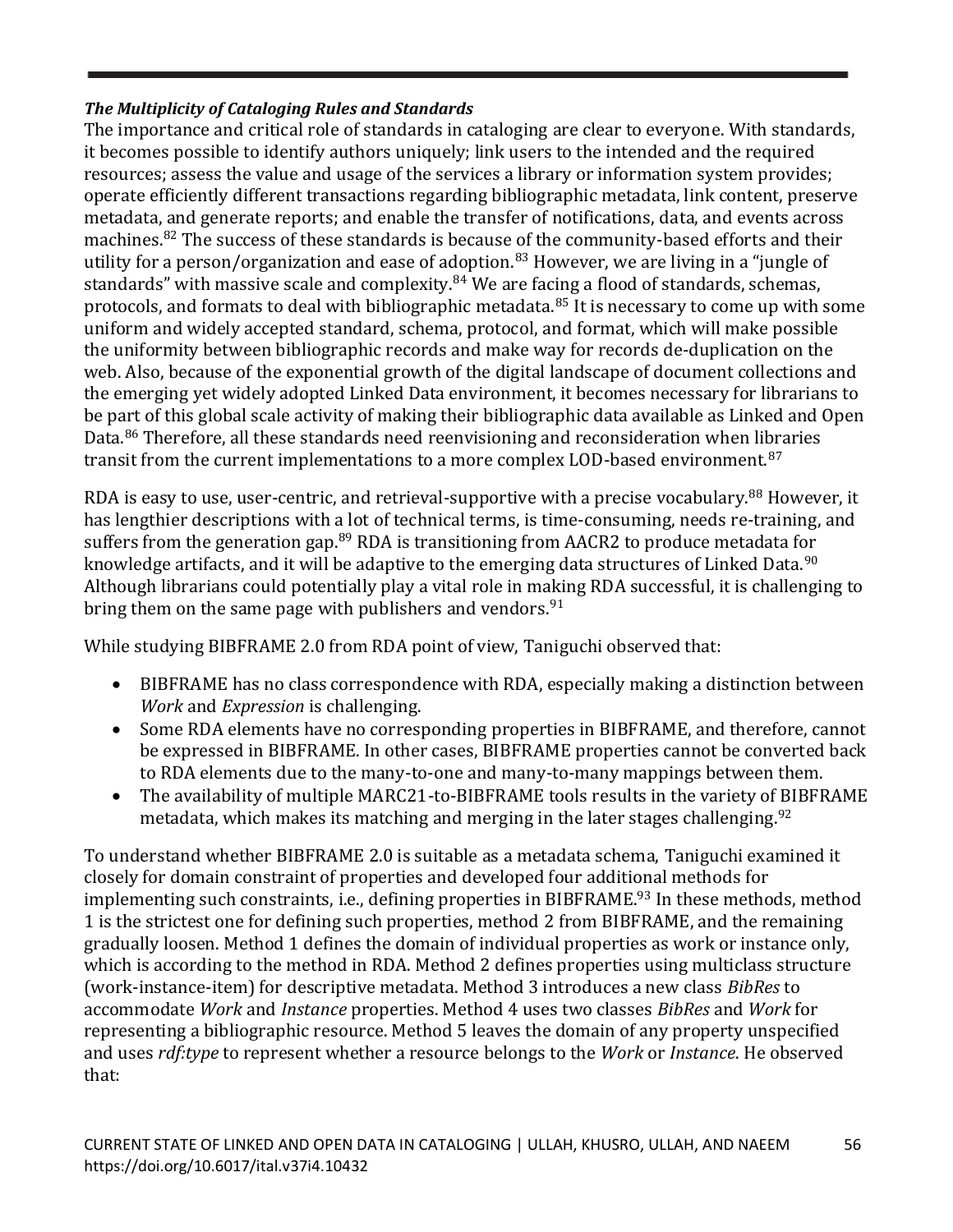- The multi-class structure used in BIBFRAME (method 2) questions the consistency between this structure and the domain definition of the properties.
- If the quality of the metadata is concerned especially matching among converted metadata from different source metadata, then method 1 works better than method 2.
- If metadata conversion from different sources is required, then method 4 or 5 should be applied.<sup>94</sup>

Taniguchi concludes that BIBFRAME's domain constraint policy is unsuitable for descriptive metadata schema to exchange and share bibliographic resources, and therefore, should be reconsidered.<sup>95</sup>

According to Sprochi, bibliographic metadata is passing through a significant transformation.<sup>96</sup> FRBR, RDA, and BIBFRAME are among the three major and currently running programs that will affect the recording, storage, retrieval, reuse and sharing of bibliographic metadata. IFLA focuses on reconciling FRBR, FRAD, and FRSAD models into one model namely FRBR-Library Reference Model (RFBR-LRM [\[https://www.ifla.org/node/10280\]](https://www.ifla.org/node/10280)), published in May 2016.<sup>97</sup> Sprochi further adds that it is generally expected that by adopting this new model, RDA will be changed and revised significantly. BIBFRAME will also get substantial modifications to become compatible with FRBR-LRM and the resulting RDA rules.<sup>98</sup> These initiatives, on the one hand, makes possible their visibility on the web, but on the other hand, introduces several changes and challenges for the library and information science community.<sup>99</sup> To cope with the challenges of making bibliographic data visible, available, reusable, and shareable on the web, Sprochi argues that: <sup>100</sup>

- The library and information science community must think of the bibliographic records in terms of data that is both human-readable and machine-understandable, which can be processed across different applications and databases with no format restrictions. Also, this data must support interoperability among vendors, publishers, users, and libraries and therefore, should be thought of beyond the notion that "only library create quality metadata (as quoted in Coyle  $(2007)$ " and cited by Sprochi<sup>101</sup>).
- A shared understanding of Semantic Web, LOD, data formats, and other related technologies is necessary for the library and information science community for more meaningful and fruitful conversations with software developers, Information & Library Science (ILS) designers, and IT & Linked Data professionals. At least some basic knowledge about these technologies will enable the library community to take active participation in publishing, storing, visualizing, linking, and consuming bibliographic metadata as Linked and Open Data.
- The library community must show a strong commitment to more ILS vendors to "post-MARC" standards such as BIBFRAME or any other standard that is supportive of the LOD environment. This way we will be in a better position to exploit Linked Data and Semantic Web to their fullest. The library community must be ready to adopt LOD in cataloging.

Transitioning from MARC to Linked Data needs collaborative efforts and requires addressing several challenges. These challenges include: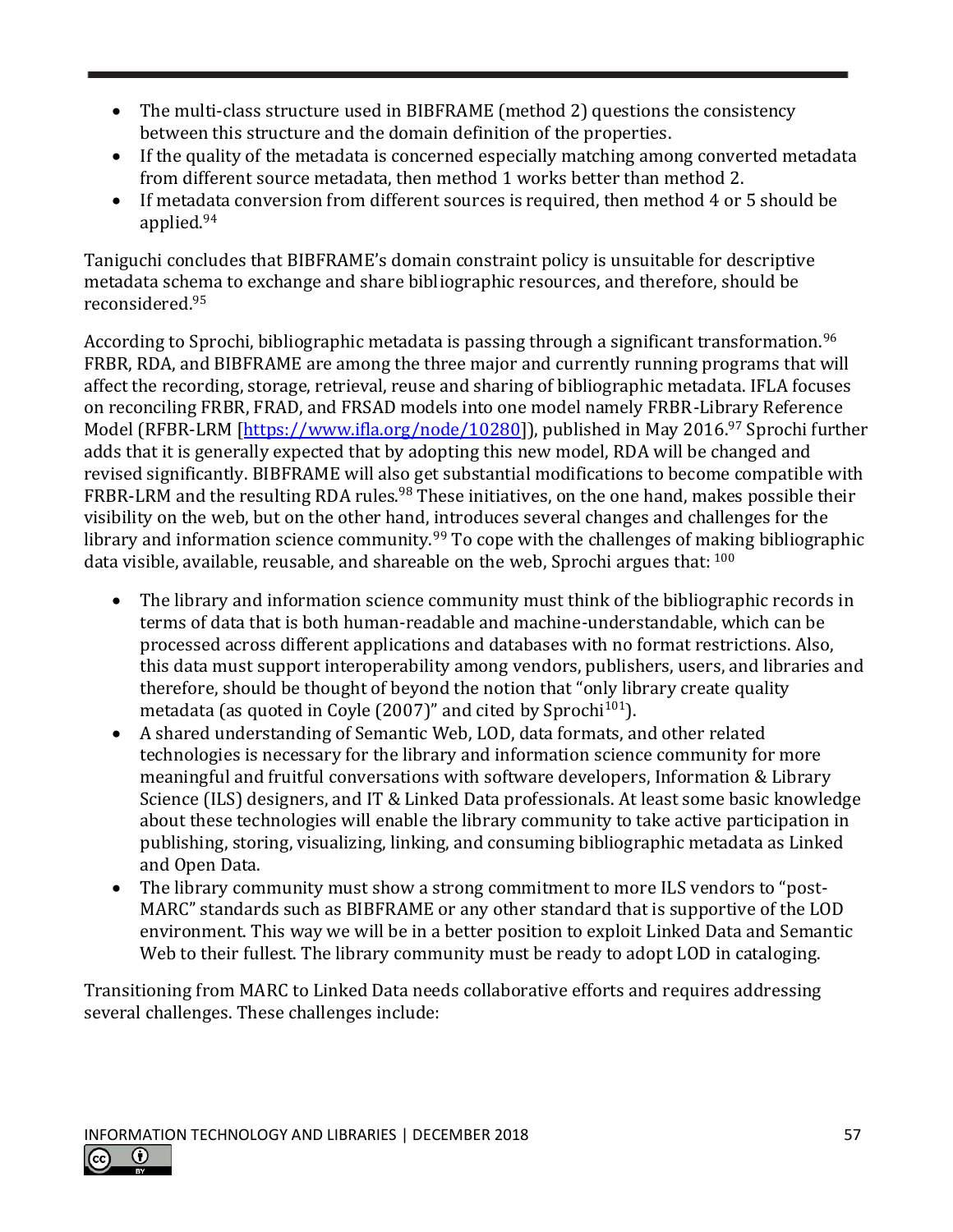- committing to a single standard by getting all units in the library, so that the *Big Data problem* resulting from using multiple metadata standards by different institutions could be mitigated;
- bringing individual experts, libraries, university, and governments to work together and organize conferences, seminars, and workshops to bring Linked Data into the mainstream;
- translating the BIBFRAME vocabulary into other languages;
- involving different users and experts in the area; and
- obtaining funding from the public sector and other agencies to continue the journey towards Linked Data.<sup>102</sup>

In the current scenario of metadata practices, the interoperability for the exchange of metadata varies across different formats.<sup>103</sup> The Semantic Web and LOD support different library models such as FRBRoo, EDM, and BIBFRAME. These conceptual models and frameworks suffer from the interoperability issue, which makes data integration difficult. Currently, several options are available for encoding bibliographic data to RDF (and to LOD), which further complicates the interoperability and introduces inconsistency.<sup>104</sup>

Existing descriptive cataloging methodologies and the bibliographic ontology descriptions in cataloging and metadata standards set the stage for redesigning and developing better ways of improved information retrieval and interoperability.<sup>105</sup> Besides the massive heaps of information on the web, the library community (especially digital libraries) has devised standards for metadata and bibliographic description to meet the interoperability requirements for this part of the data on the web.<sup>106</sup> Semantic Web technologies could be exploited to make information presentation, storage, and retrieval more user-friendly for digital libraries.<sup>107</sup> To achieve such interoperability among resources, Castro proposed an architecture for semantic bibliographic description.<sup>108</sup> Gardašević emphasizes on employing information system engineers and developers to understand resource description, discovery, and access process in libraries and then extend these practices by applying Linked Data principles.<sup>109</sup> This way bibliographic metadata will be more visible, reusable and shareable on the web. Godby, Wang, and Mixter stress collaborative efforts to establish a single and universal platform for cataloging rules, encoding schema, and model to a higher level of maturity, which requires initiatives such as RDA, BIBFRAME, LD4L, and BIBLOW [\(https://bibflow.library.ucdavis.edu/about\)](https://bibflow.library.ucdavis.edu/about).<sup>110</sup>

The massive volume of metadata (available in MARC and other legacy formats) makes data migration to BIBFRAME challenging.<sup>111</sup> Although BIBFRAME challenges the conventional ground of cataloging, which aims to record tangible knowledge containers, it is still in the infant stage at both theoretical and practical levels.<sup>112</sup> For BIBFRAME to be more efficient, enhanced, and enriched, it needs the attention of librarians and information science experts who will use it to encode their bibliographic metadata.<sup>113</sup> Gonzales suggests that librarians must be willing to share metadata and upgrade metadata encoding standards to BIBFRAME; they should train, learn, and upgrade their systems to efficiently use BIBFRAME encoding scheme and research new ways of bringing interoperability between BIBFRAME and other legacy metadata standards; and they should ensure the data security of patrons and mitigate the legal and copyright issues in making visible their resources as Linked and Open Data.<sup>114</sup> Also, LOV must be exploited from the cataloging perspective by finding out ways to create a single, flexible, adaptable, and representative vocabulary. Such a vocabulary will bring the cataloging data from different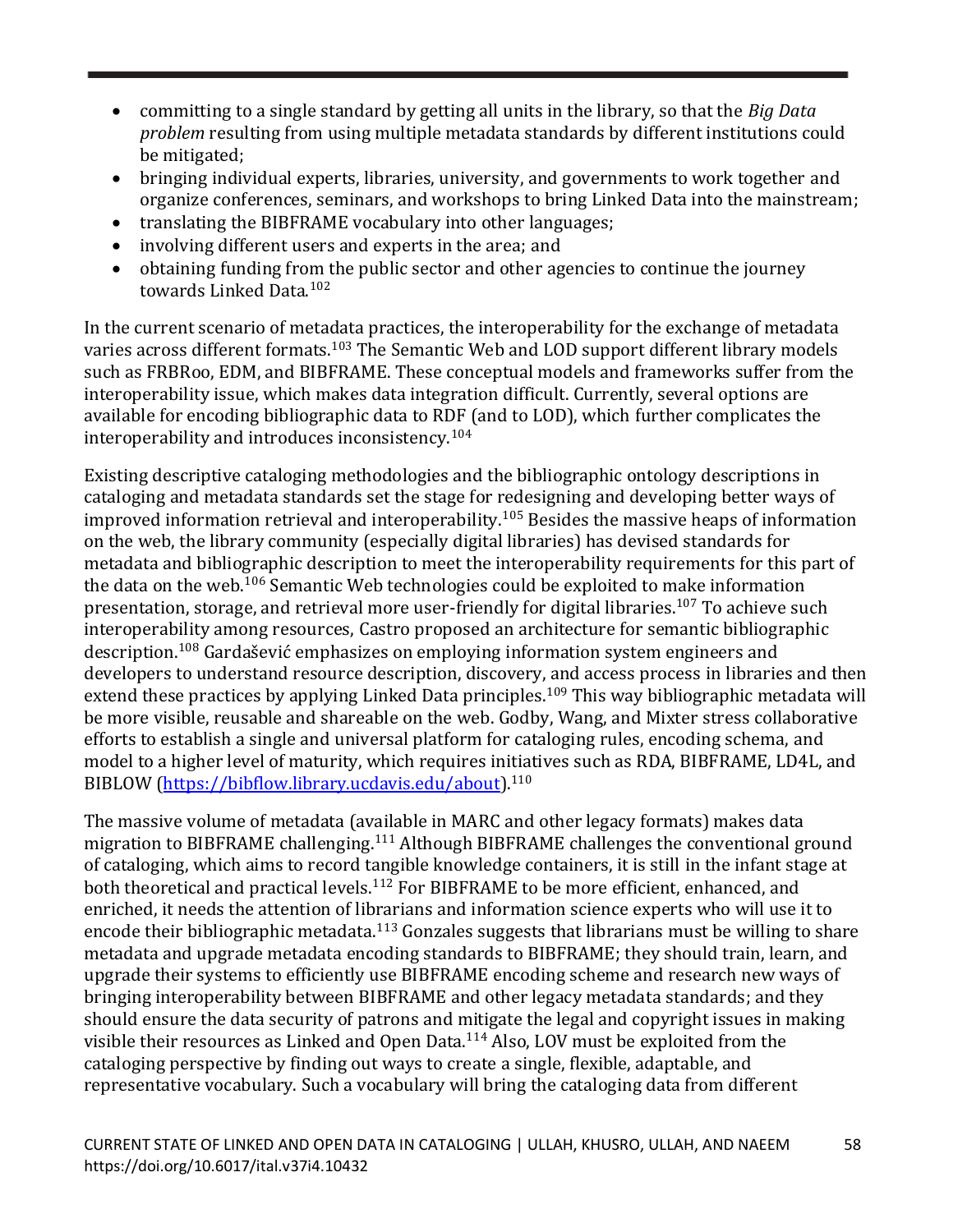libraries of the world and make it accessible and consumable as a single Library Linked Data to get free from the jungle of metadata vocabularies [and standards].

## *Publishing and Consuming Linked Bibliographic Metadata*

According to the findings of one survey, there are several primary motives for publishing an institution's [meta]data as Linked Data. These include (in the order from most frequent/ essential to a lesser one): $115$ 

- making data visible on the web;
- experimenting and finding the potentials of publishing datasets as Linked Data;
- exposing local datasets to understand the nature of Linked Data;
- exploring the benefits of Linked Data for Search Engine Optimization (SEO);
- consuming and reusing Linked Data in future projects;
- increasing the data reusability and interoperability;
- testing Schema.org and BIBFRAME;
- meeting the requirements of the project; and
- making available the "stable, integrated, and normalized data about research activities of an institution." 116

They also identified several reasons from the participants regarding the consumption of such data. These include (in the order from most frequent/essential to a lesser one): $^{117}$ 

- improving the user experience;
- extending local data with other datasets;
- effectively managing the internal metadata;
- improving the accuracy and scope of search results;
- trying to improve SEO for local resources;
- understanding the effect of data aggregation from multiple datasets; and
- experimenting and finding the potentials of consuming Linked Datasets.

Publishing and consuming bibliographic data on the LOD cloud brings numerous applications. Kalou et al. developed a semantic mashup by combining Semantic Web technologies, RESTful services, and content management services (CMS) to generate personalized book recommendations and publish them as Linked Data.<sup>118</sup> It allows for the expressive reasoning and efficient management of ontologies and has potential applications in the library, cataloging services, and ranking book records and reviews. This application exemplifies how we can use the commercially [and socially] curated metadata with bibliographic descriptions from improved user experience in digital libraries using Linked Data principles. However, publishing and consuming bibliographic metadata as Linked and Open Data is not that simple and need addressing several prominent challenges and issues, which are identified in the following subsections along with some opportunities for further research.

## *Publishing Linked Bibliographic Metadata*

The University of Illinois Library worked on publishing MARC21 records of 30,000 digitized books as Linked Library Data by adding links, transforming them to LOD-friendly semantics (MODS) and deploying them as RDF with the objective to be used by a wider community.<sup>119</sup> To them, using Semantic Web technologies, a book can be linked to related resources and multiple possible

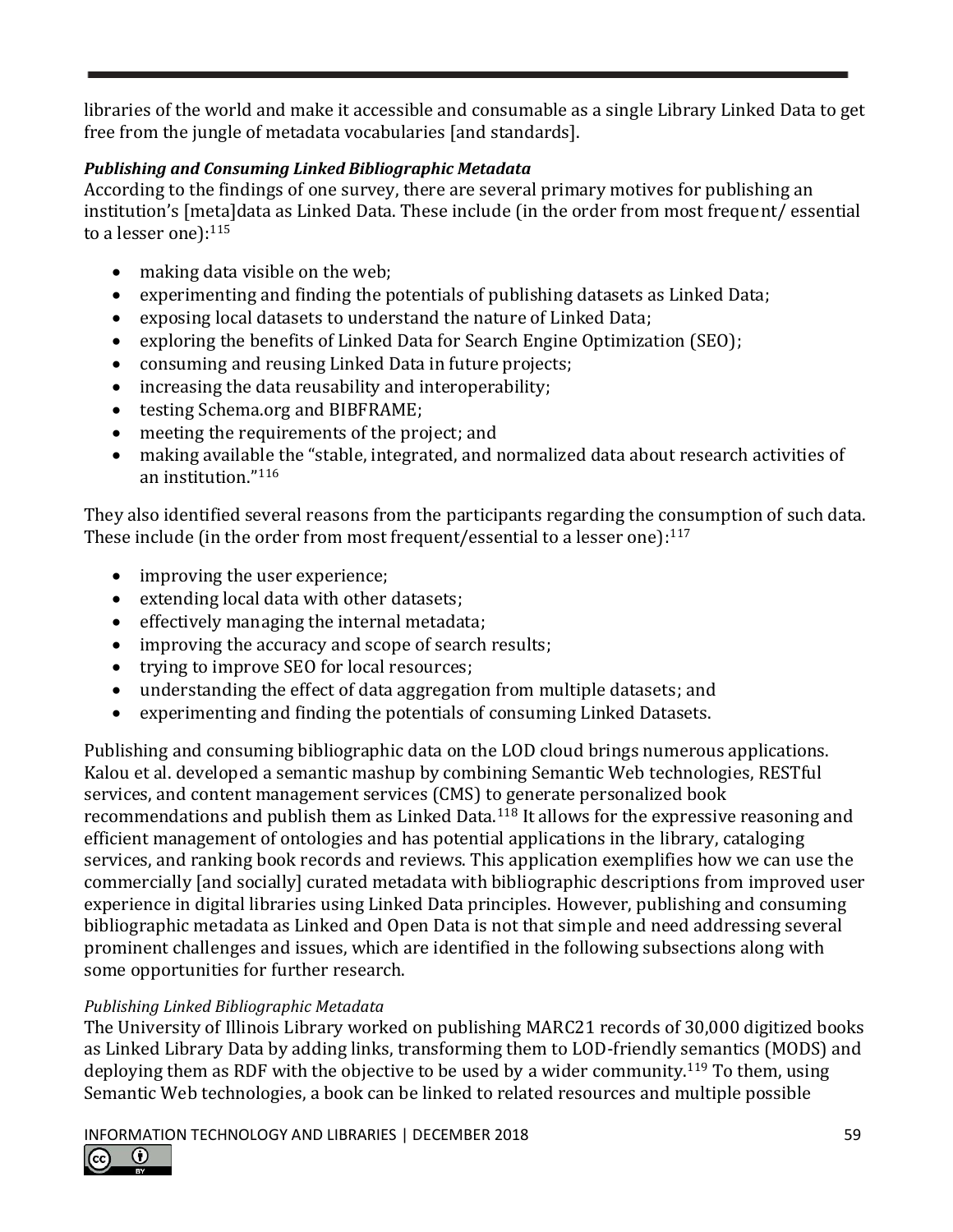contexts, which is an opportunity for libraries to build innovative user-centered services for the dissemination and uses of bibliographic metadata.<sup>120</sup> In this regard, the challenge is to utilize the existing book-related bibliographic maximally and descriptive metadata in a manner that parallels with the services (both inside the library and outside) as well as exploit to the fullest the full-text search and Semantic Web technologies, standards, and LOD services.<sup>121</sup>

While publishing the National Bibliographic Information as free open Linked Data, IFLA identifies several issues including: 122

- dealing with the negative financial impact on the revenue generated from traditional metadata services;
- the inability to offer consistent services due to the complexity of copyright and licensing frameworks;
- the confusion in understanding the difference between "open" and "free" terms;
- remodeling library data as Library Linked Data;
- the limited persistence and sustainability of Linked Data resources;
- the steep learning curve in understanding and applying Linked Data practices to library data;
- making choices between sites to link to; and
- creating persistent URIs for library data objects.

From the analysis of the relevant literature, Hallo identified several issues in publishing bibliographic metadata as Linked and Open Data. These include difficulties in cataloging and migrating data to new conceptual models; the multiplicity of vocabularies for the same metadata; the lack of agreements to share data; the lack of experts and tools for transforming data; the lack of applications and indicators for its consumption; mapping issues; providing useful links of datasets; defining and controlling data ownership; and ensuring dataset quality.<sup>123</sup> Libraries should adopt to Linked Data five-stars model by adopting emerging non-proprietary formats to publish its data; link to external resources and services; participate actively in enriching; and improving the quality of metadata to improve knowledge management and discovery.<sup>124</sup> The cataloging has a bright future with more dataset providers by involving citizens and end-users in metadata enrichment and annotation; making ranking and recommendation as part of library cataloging services; and the increased participation of the library community to the body of Semantic Web and Linked Data.<sup>125</sup>

Publishing Linked Data poses several issues. These include data cleanup issues especially when dealing with legacy data; technical issues such as data ownership; the software maturity to keep Linked Data up-to-date; managing its colossal volume; and providing IT support for data entry, annotation, and modeling; developing representative and widely applicable LOVs; and handling the steep learning curve to understand and apply Linked Data principles.<sup>126</sup> Bull and Quimby stress understanding how the library community is transiting their cataloging methods, systems, standards, and integrations to the LOD for making them visible on the web and how they keep backward compatibility with legacy bibliographic metadata.<sup>127</sup>

It is necessary for the LOD data model to maintain the underlying semantics of the existing models, schemas, and standards, yet innovate and renew old traditions, where the quality of the conversion solely depends on the ability of this new model to cope with heterogeneity conflicts,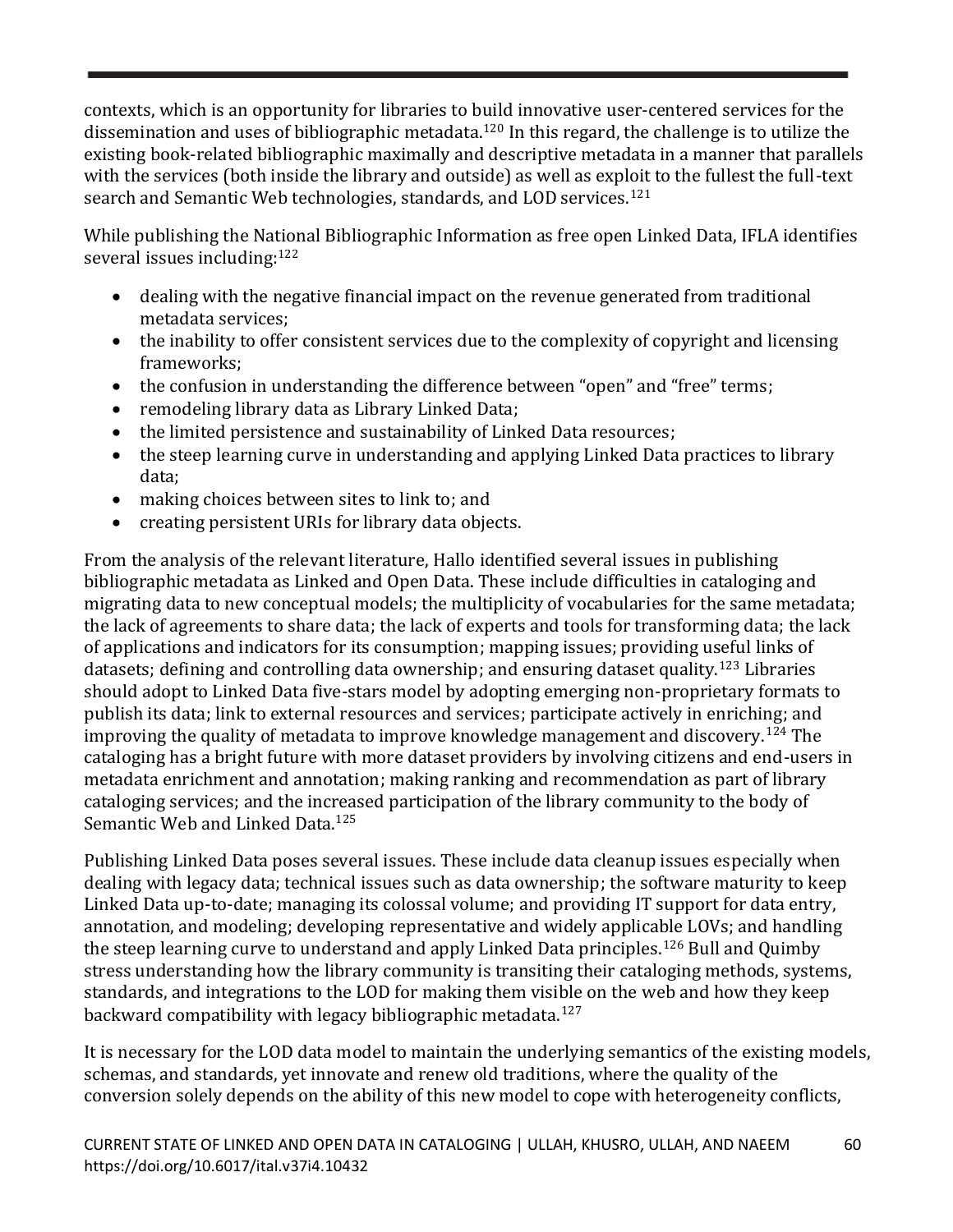maintain granularity and semantic attributes and consequently prevent loss of data and semantics.<sup>128</sup> The new model should be semantically expressive enough to support meaningful and precise linking to other datasets. By thinking alternatively, these challenges are the significant research opportunities that will enable us to be part of Linked and Open Data community in a more profound manner.

#### *Consuming Linked Bibliographic Metadata*

Consuming Linked Data resources can be a daunting task and may involve resolving/mitigating several challenges. These challenges include:  $129$ 

- dealing with the bulky or non-available RDF dumps, no authority control within RDF dumps, and data format variations;
- identifying terms' specificity levels during concept matching;
- the limited reusability of Library Linked Data due to lack of contextual data;
- harmonizing classes and objects at the institution level;
- excessive handcrafting due to few off-the-shelf visualization tools;
- manual mapping of vocabularies;
- matching, aligning, and disambiguating library and Linked Data;
- the limited representation of several essential resources as Linked Data due to nonavailability of URIs;
- the lack of sufficient representative semantics for bibliographic data;
- the time-consuming nature of Linked Data to understand its structure for reuse;
- the ambiguity of terms across languages; and
- the non-stability of endpoints and outdated datasets.

Syndication is required to make library data visible on the web. Also, it is necessary to understand how current applications including web search engines perceive and treat visibility, to what extent schema.org matters, and what is the nature of the Linked Data cloud.<sup>130</sup>

An influential work may be translated into several languages, which results in multiple metadata records. Some of these are complete, and others are with missing details. Godby and Smith‐ Yoshimura suggest aggregating these multiple metadata records into a single record, which can be complete, link the work to its different translations and translators, and is publishable (and consumable) as Linked Data.<sup>131</sup> However, such an aggregation demands a great deal of human effort to make these records visible and consumable as Linked Data. This also includes describing all types of objects that libraries currently collect and manage, translating research findings to best practices; and establishing policies to use URIs in MARC and other types of records.<sup>132</sup> To achieve the long-term goal of making metadata consumable as Linked Data; the libraries, as well as individual researchers, should align their research with work that of the major players such as OCLC, LOC, and IFLA and follow their best practices.<sup>133</sup>

The issues in LOV needs immediate attention to make LOD more useful. These issues, according to include the following:  $134$ 

- LOV publishes only a subset of RDF vocabularies with no inclusion for value vocabularies such as SKOS thesaurus;
- it provides no or almost negligible support for vocabulary authors;

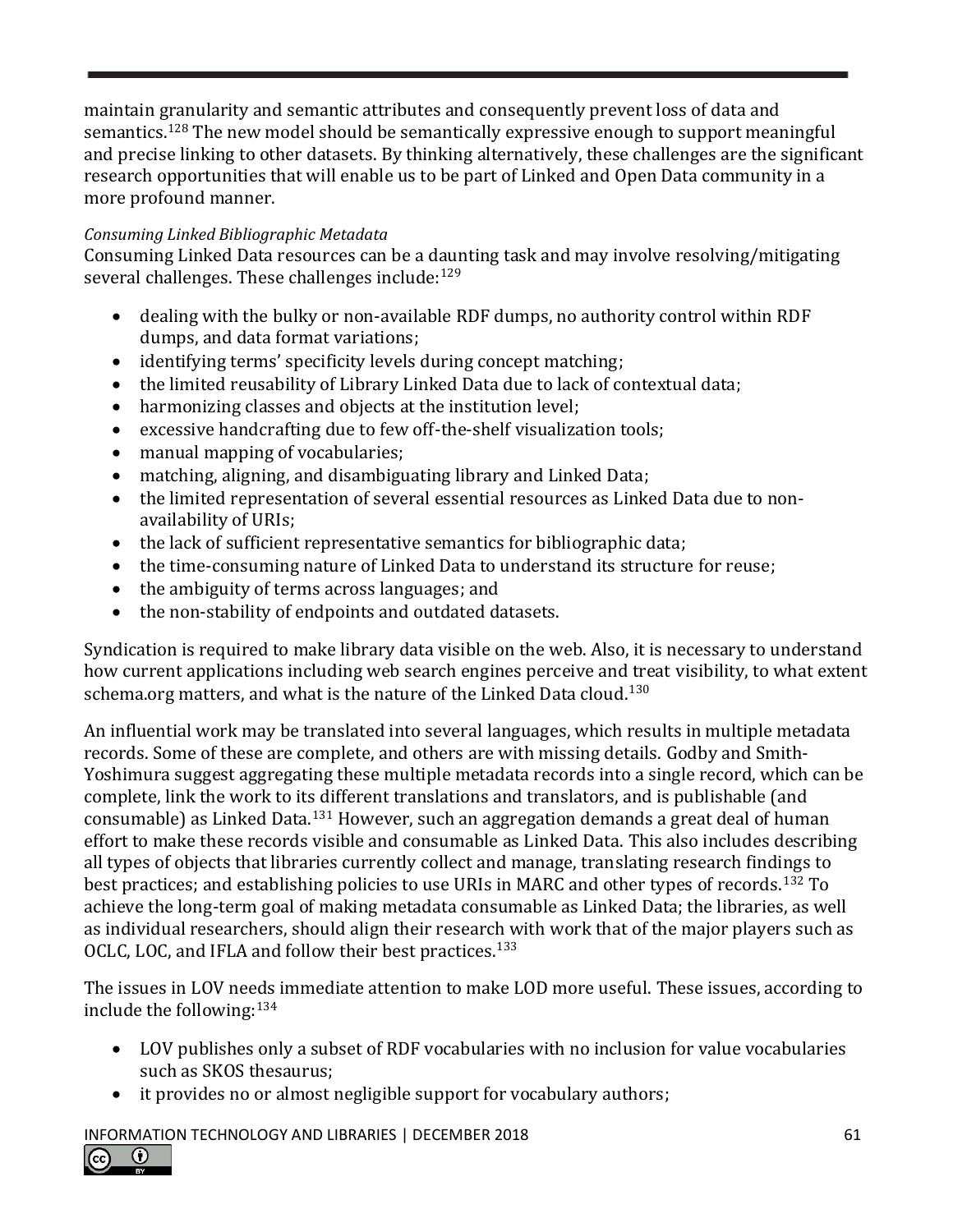- it relies on third parties to get the information about vocabulary usage in published datasets;
- it has insufficient support for multilingualism or many languages;
- it should support multi-term vocabulary search, which is required from the ontology designers to understand and employ the complex relationships among concepts;
- it should support vocabulary matching, vocabulary checking, and multilingualism to allow users to search and browse vocabularies using their native language. It also improves the quality of the vocabulary by translation, which allows the community to evaluate and collaborate; and
- efforts are required to improve and make possible the long-term preservation of vocabularies.

LOD emerged to change the design and development of metadata, which has implications for controlled vocabularies, especially, the Person/Agent vocabularies that are fundamental to data linkage but suffer from the issues of metadata maintenance and verification.<sup>135</sup> Therefore, practical data management and the metadata-to-triples transition should be studied in detail to make the wider adaptation of LOD possible.<sup>136</sup> To come out of the lab environment and make LOD practically useful, the controlled vocabularies must be cleaned, and its cost should be reduced.<sup>137</sup> However, achieving this is challenging and needs to answer how knowledge artifacts could be uniquely identified and labeled across digital collections and what should be the standard practices to use them.<sup>138</sup>

Linked Data is still new to libraries.<sup>139</sup> The technological complexities, the feeling of risks in adopting new technology and limitations due to the system, politics, and economy are some of the barriers in its usage in libraries.<sup>140</sup> However, libraries can potentially overcome these barriers by learning from the use of Linked Data in other domains including, e.g., Google's Knowledge Graph and Facebook's Open Graph.<sup>141</sup> The graph interfaces could be developed to link author, publisher, and book-related information, which in turn can be linked to the other open and freely available datasets.<sup>142</sup> It is time that the Library and Information Science professionals come out of the old, document-centric approach to bibliographic metadata and adapt their thinking as more datacentric for a more meaningful consumption of bibliographic metadata by both users and machines.<sup>143</sup>

## *Quality of Linked Bibliographic Metadata*

The use of a cataloging data defines its quality.<sup>144</sup> The quality is essential for the discovery, usage, provenance, currency, authentication, and administration of metadata.<sup>145</sup> Cataloging data or bibliographic metadata is considered fit for use based on its accuracy, completeness, logical consistency, provenance, coherence, timeliness, conformance and accessibility.<sup>146</sup> Data is commonly assessed by its quality to be used in specific application scenarios and use cases, however, sometimes, low-quality data can still be useful for a specific application as far as its quality meets the requirements of that application.<sup>147</sup> The reasons include several factors including availability, accuracy, believability, completeness, conciseness, consistency, objectivity, relevance, understandability, timeliness, and verifiability that determine the quality of data.<sup>148</sup>

The quality of Linked Data can be of two types, one is the inherent quality of Linked Data, and the other relates to its infrastructure aspects. The former can be further divided into aspects including domain, metadata, RDF model, links among data items, and vocabulary. The infrastructural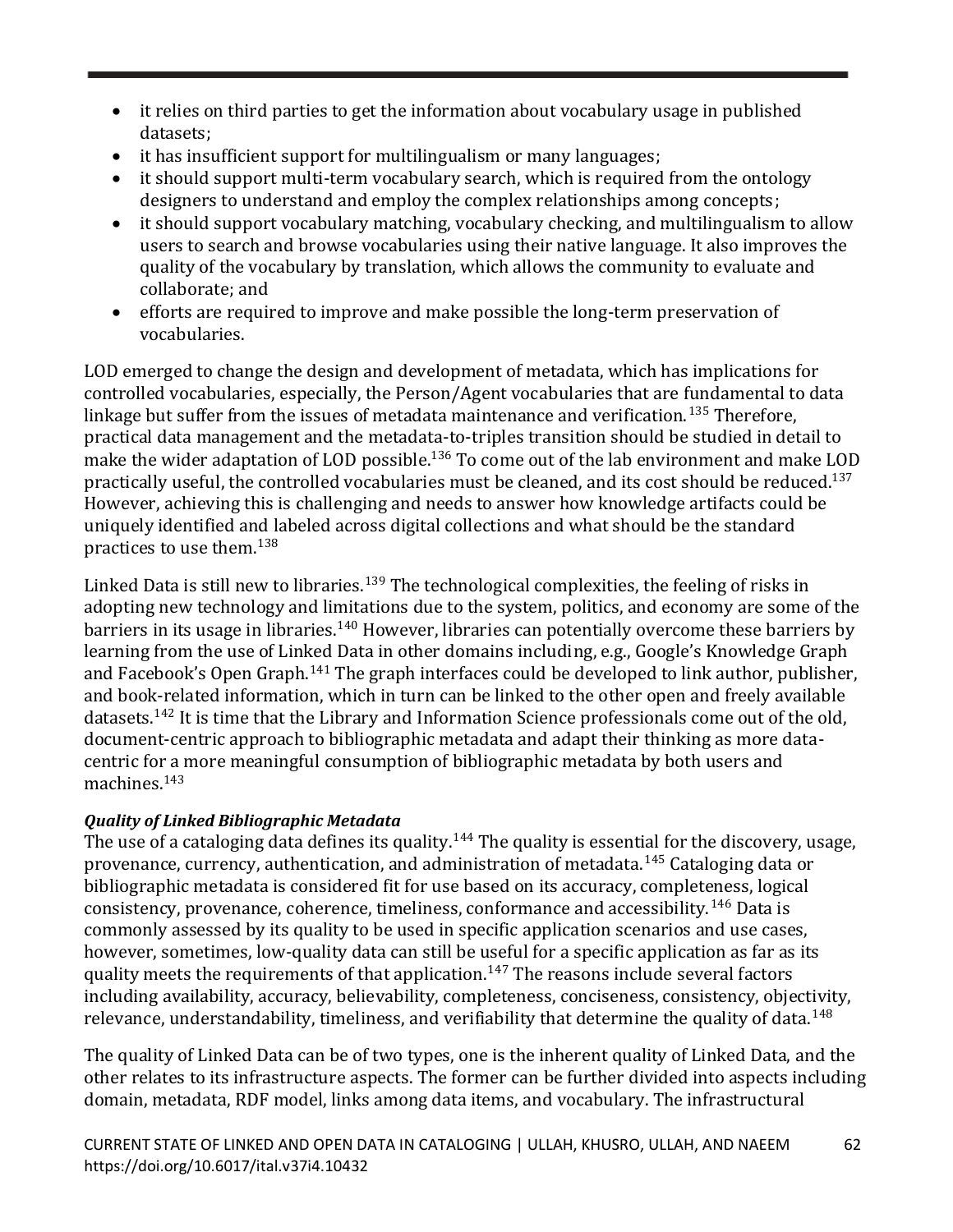aspects include the server that hosts the Linked Data, Linked Data fragments, and file servers.<sup>149</sup> This typology introduces issues of their own, the issues related to the inherent quality including "linking, vocabulary usage and the provision of administrative metadata." <sup>150</sup> The infrastructural aspect introduces issues related to naming conventions, which include avoiding blank nodes and using HTTP URIs, linking through *owl:sameAS* links, describing by reusing the existing terms and dereferencing.<sup>151</sup>

The quality cataloging definitions are mainly based on the experience and practices of the cataloging community.<sup>152</sup> Its quality falls into at least four basic categories:  $(1)$  the technical details of the bibliographic records, (2) the cataloging standards, (3) the cataloging process, and (4) the impact of cataloging on the user.<sup>153</sup> The cataloging community focuses mainly on the quality of bibliographic metadata. However, it is not sufficient enough to consider the accuracy, completeness, and standardization of bibliographic metadata, and therefore, it is necessary that they should also consider the information needs of the users.<sup>154</sup>

Van Kleeck et al. investigated issues in the quality management of metadata of electronic resources to assess in supporting user tasks of finding, selecting, and accessing library holdings as well as identifying the potential for increasing efficiencies in acquisition and cataloging workflow.<sup>155</sup> They evaluated the quality of existing bibliographic records mostly provided by their vendors and compared them with those of OCLC and found that the latter has better support users in resource discovery and access.  $156$  From the management perspective, the complexity and volume of bibliographic metadata and the method of ingesting it to the catalog emphasize the selection of highest quality records.<sup>157</sup>

From the perspective of digital repositories, the absence of well-defined theoretical and operational definitions of metadata quality, interoperability, and consistency are some of the issues for the quality of metadata.<sup>158</sup> The National Information Standards Organization (NISO) identifies several issues in creating metadata.<sup>159</sup> These include the inadequate knowledge about cataloging in both manual and automatic environments leading to inaccurate data entry, inconsistency of subject vocabularies, and limitations of resource discovery, and the development of standardized approaches to structure metadata.<sup>160</sup>

The poor quality of Linked Data can make its usefulness much difficult.<sup>161</sup> Datasets are created at the data level resulting in a significant variance in perspectives and underlying data models.<sup>162</sup> This also leads to errors in triplication, syntax, and data; misleading *owl:sameAs* links, and the low availability of SPARQL endpoints.<sup>163</sup> Library catalogs, because of their low quality, most often fail to communicate clear and correct information correctly to the users. <sup>164</sup> The reasons for such low quality include user's inability to produce catalogs that are free from faults and duplicates as well as low standards and policies that drive these cataloging practices.<sup>165</sup> Although the rich collections of bibliographic metadata are available, these are rich in terms of the heaps of cataloging data and not in terms of quality with almost no bibliographic control.<sup>166</sup> These errors in and the low quality of bibliographic metadata are the result of misunderstanding the aims and functions of bibliographic metadata and adopting the "unwise" cataloging standards and policies.<sup>167</sup> Still there exist some high-quality cataloging efforts with well-maintained cataloging records, where the only quality warrant is to correctly understand the subject matter of the artifact and effectively communicate between librarians and experts in the corresponding domain knowledge.<sup>168</sup> The demand for such high quality and well-managed catalogs has increased on the web. Although

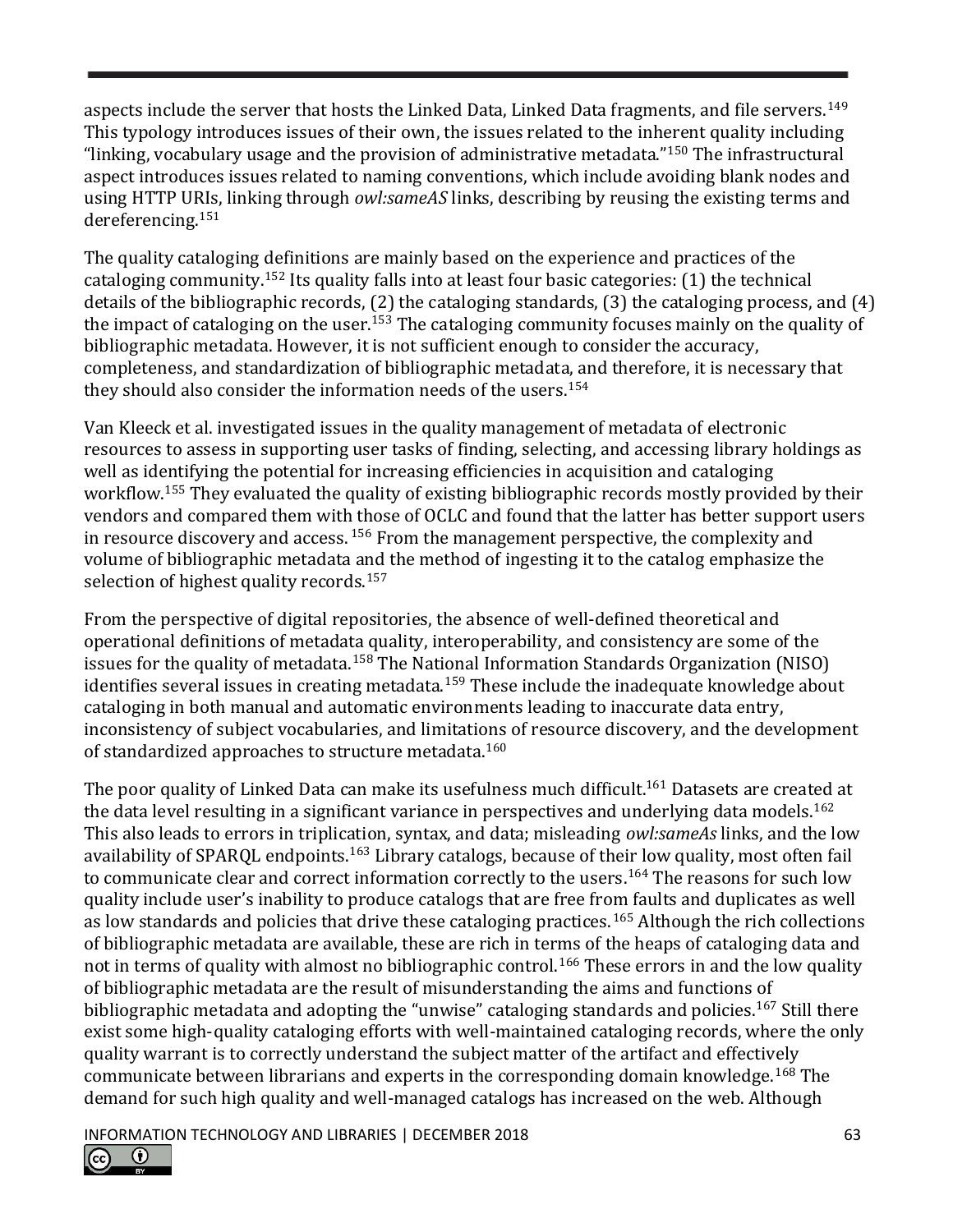people are more accustomed to web search engines, the quality catalogs will attract not only libraries but the general web users as well (when published and consumed as Linked Data).<sup>169</sup>

The community must work together on metadata with publishers and vendors to approach cataloging from the user perspective and refine the skillset as well as produce quality metadata.<sup>170</sup> As library and information science professionals, we should not only be the users of the standards, instead, we must actively participate and contribute to its development and improvement so that we may effectively and efficiently connect our data with the rest of the world.<sup>171</sup> Such collaboration is required from not only the librarians and vendors but also from the users in developing an efficient cataloging environment and for a more usable bibliographic metadata, this is discussed in the next section.

# **LINKING THE SOCIALLY CURATED METADATA**

This section addresses RQ03 by reviewing the state-of-the-art literature from multiple but related domains including Library Sciences, Information Sciences, Information Retrieval, and Semantic Web. The section below discusses the importance and possible impact of making socially curated metadata as part of the bibliographic or professionally curated metadata. The next section highlights why social collaborative cataloging approaches should be adopted by librarians to work with other stakeholders in making their bibliographic data available and visible as Linked and Open Data and what is the possible impact of fusing the user-generated content with professional metadata and making it available as Linked and Open Data.

# *The Socially Curated Metadata Matters in Cataloging*

Conventional libraries have clear and well-established classification and cataloging schemes but these are as challenging to learn, understand, and apply as they are slow and painful to consume.<sup>172</sup> Using computers to retrieve bibliographic records resulted in the massive usage of copy cataloging.<sup>173</sup> However, adopting this practice is challenging, because these records are inconsistent; incomplete; less visible, granular, and discoverable; unable to integrate metadata and content to the corresponding records; difficult to preserve with new and usable format for the consumption by users and machines; and not supportive towards integrating the user-generated content into the cataloging records.<sup>174</sup> The University of Illinois Library, through its VuFind service, offers extra features to enhance the search and exploration experience of end users by providing a book's cover image, table of contents, abstracts, reviews, comments, and user tags.<sup>175</sup> Users can contribute content such as tags, reviews, comments, and recommend books to friends. However, it is necessary to research whether this user-generated content should be integrated to or preserved along the bibliographic records.<sup>176</sup>

In their book, Alemu and Stevens mentioned several advantages of making user-generated content as part of the library catalogs.<sup>177</sup> These include (i) enhancing the functionality of professionallycurated metadata by making information objects findable and discoverable; (ii) removing the limitations posed by sufficiency and necessity principles of the professionally-curated metadata; (iii) bringing users closer to the library by "pro-actively engaging" them in ratings, tagging, and reviewing, etc., provided that users are also involved in managing and controlling metadata entries; and (iv) the resulting "wisdom of the crowd" would benefit all the stakeholders from this massively growing socially-curated metadata. However, this combination can only be utilized optimally if we can semantically and contextually link it to the internal and external resources; the resulting metadata is openly accessed, shared, and reused; users are supported in easily adding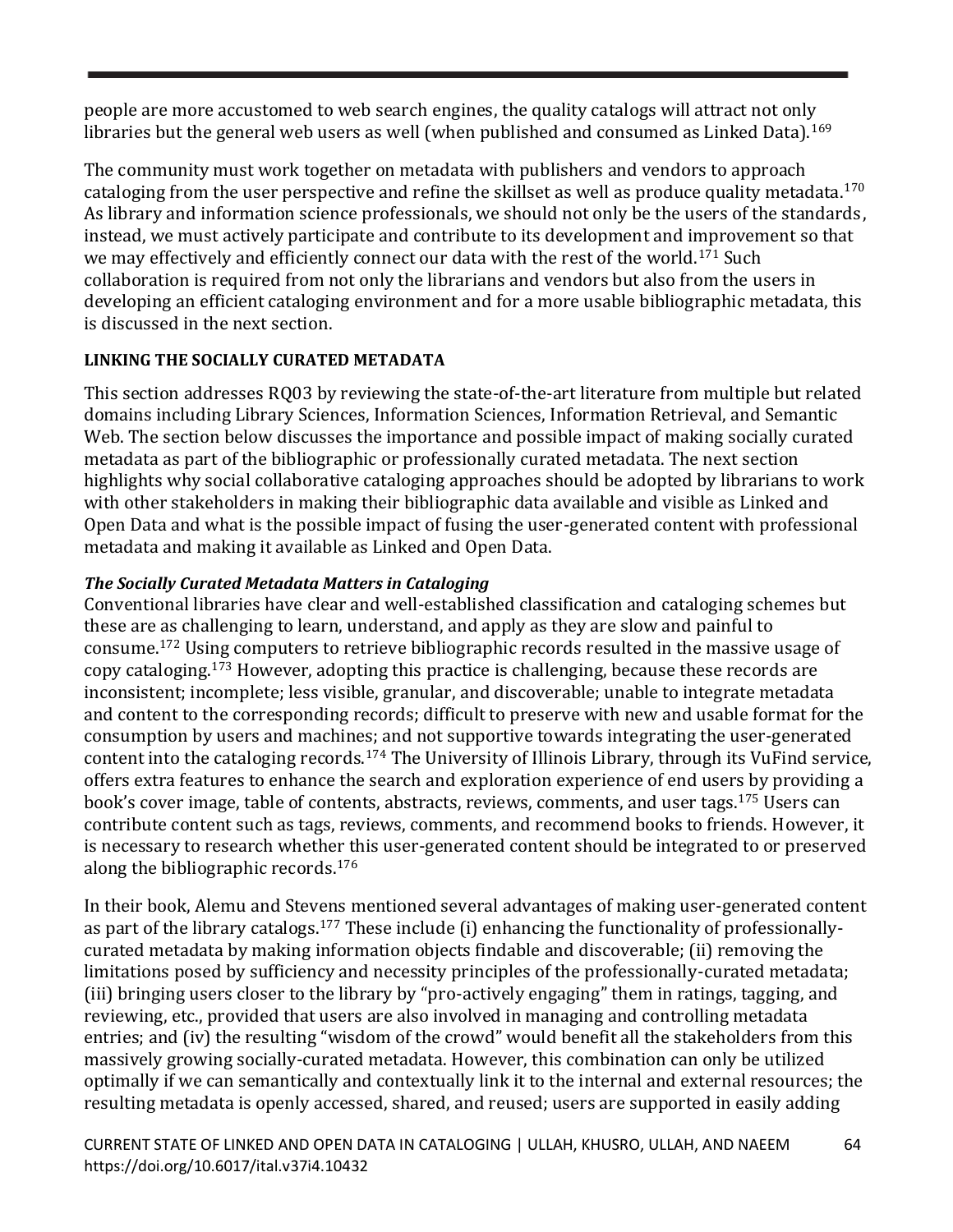the metadata and made part of the quality control by enabling them to report spamming activities to the metadata experts.<sup>178</sup>

LibraryThing for Libraries (LTFL) makes a library catalog more informative and interactive by enhancing OPAC, providing access to professional and social metadata, and enabling them to search, browse, and discover library holdings in a more engaging way [\(https://www.librarything.com/forlibraries\)](https://www.librarything.com/forlibraries). It is one of the practical examples of enriching library catalogs with user-generated content. This trend of merging social and professional metadata innovates library cataloging by dissolving the borders between "social sphere" and library resources.<sup>179</sup> The social media has expanded library into social spaces by exploiting tags and tag clouds as navigational tools and enriching the bibliographic descriptions by integrating the user-generated content.<sup>180</sup> It bridges the communication gaps between the library and its users, where users take active participation in resource description, discovery, and access.<sup>181</sup>

The potential role of the socially curated metadata in resource description, discovery, and access is also evident from the long long-tail Social Book Search research under the Initiative for XML Retrieval (INEX) where both professionally curated bibliographic and user-generated social metadata are exploited for retrieval and recommendation to support both known-item as well as exploratory search.<sup>182</sup> By experimenting with Amazon/LibraryThing datasets of 2.8 million book records, containing both professional and social metadata, the results conclude that enriching the professional metadata with social metadata especially tags significantly improves search and recommendation.<sup>183</sup> Koolen also noticed that the social metadata especially tags and reviews significantly improve the search performance as professionally curated metadata is "often too limited" to describe books resourcefully.<sup>184</sup>

Users add socially curated metadata with the intention of making resource re-findable during a future visit, i.e., they add metadata such as tags to facilitate themselves and allow other similar users in resource discovery and access, and therefore, form a community around the resource.<sup>185</sup> Clements found user tags (social tagging) beneficial for librarians while browsing and exploring the library catalogs.<sup>186</sup> To some librarians, tags are complementary to controlled vocabulary; however, training issues and lack of awareness of social tagging functionality in cataloging interfaces prevent their perceived benefit.<sup>187</sup>

## *The Socially Curated Metadata as Linked Data*

Metadata is socially constructed.<sup>188</sup> It is shaping and shaped by the context in which it is developed and applied, and demands community-driven approaches, where data should be looked at from a holistic point of view rather than considering them as discrete (individual) semantic units.<sup>189</sup> The library is adopting the collaborative social aspect of cataloging that will take place between authors, repository managers, libraries, e-collection consortiums, publishers, and vendors.<sup>190</sup> Librarians should improve their cataloging skills in line with the advances in technology to expose and make visible their bibliographic metadata as Linked and Open Data.<sup>191</sup>

Currently, *linked* library data is generated and used by library professionals. Socially constructed metadata will act as a value-added in retrieving knowledge artifacts with precision.<sup>192</sup> The addition of socially constructed and community-driven metadata in current metadata structures, controlled vocabularies, and classification systems provide the holistic view of these structures as they add the *community-generated sense* to the professionally-curated metadata structures. <sup>193</sup> An

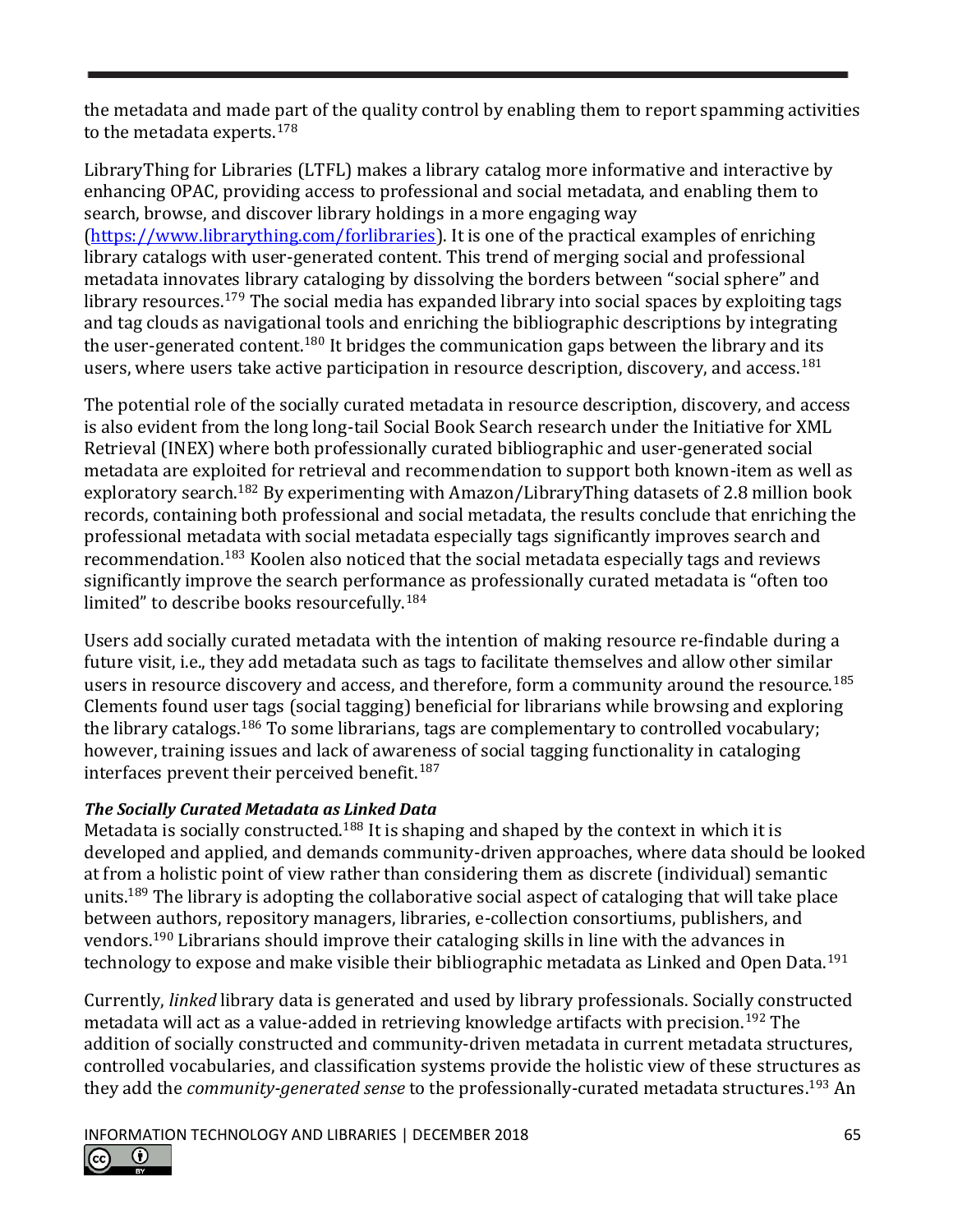example of the possibilities of making user-generated content as part of cataloging and Linked Open Data is the semantic book mashup (see "Consuming Linked Bibliographic Metadata" above) which demonstrates how the commercially [and socially] curated metadata could be retrieved and linked with bibliographic descriptions.<sup>194</sup> While enumerating the possible applications of this mashup, they argue that book reviews from different websites could be aggregated using Linked Data principles by extending the *Review* class of BIBFRAME 2.0.<sup>195</sup>

From the analysis of twenty-one in-depth interviews with LIS professionals, Alemu discovered four metadata principles, namely metadata enrichment, linkage, openness, and filtering.<sup>196</sup> This analysis revealed that the absence of socially curated metadata is sub-optimal for the potential of LOD in libraries.<sup>197</sup> Their analysis advocates for *a mixed-metadata approach*, in which social metadata (tags, ratings, and reviews) augments the bibliographic metadata by involving users proactively and by offering a social collaborative cataloging platform. The metadata principles should be reconceptualized, and Linked Data should be exploited to address the existing library metadata challenges. Therefore, the current efforts in Linked Data should fully consider social metadata.<sup>198</sup> Library catalogs should be enriched by mixing the professional and social metadata as well as semantically and contextually interlinked to internal and external information resources to be optimally used in different application scenarios.<sup>199</sup> To fully exploit this linkage, the duplication of metadata should be reduced. It must be made openly accessible so that its sharing, reuse, mixing, and matching could be made possible. The enriched metadata must be filtered per user requirements using an interface that is flexible, personalized, contextual, and reconfigurable.<sup>200</sup> Their analysis suggests a "*paradigm shift*" in metadata's future, i.e., from simple to enriched; from disconnected, invisible and locked to well-structured, machine-understandable, interconnected, visible, and more visualized metadata; and from single OPAC interface to reconfigurable and adaptive metadata interfaces.<sup>201</sup> By involving users in the metadata curation process, the mixed approach will bring diversity in metadata and make resources discoverable, usable, and user-centric with the wider and well-supported platform of Linked and Open Data.<sup>202</sup>

In conclusion, the fusion of socially curated metadata with the standards-based professional metadata is essential from the perspective of the user-centric paradigm of cataloging, which has the potential to aid resource discovery and access and open new opportunities for information scientists working in Linked and Open Data as well as catalogers who are transiting to the Web of Data to make their metadata visible, reusable, and linkable to other resources on the web. From the analysis and scholarly discussions of Alemu, Stevens, Farnel, and others as well as from the initial experiments of Kalou et al.<sup>203</sup> it becomes apparent that the application of Linked Data principles for library catalogs is future-proof and promising towards more user-friendly search and exploration experience with efficient resource description, discovery, access, and recommendations.

#### **CONCLUSIONS**

In this paper, we presented a brief yet holistic review of the current state of Linked and Open Data in cataloging. The paper identified the potentials of LOD and LOV in making the bibliographic descriptions publishable, linkable, and consumable on the web. Several prominent challenges, issues, and future research avenues were identified and discussed. The potential role of sociallycurated metadata for enriching library catalogs and the collaborative social aspect of cataloging were highlighted. Some of the notable points include the following: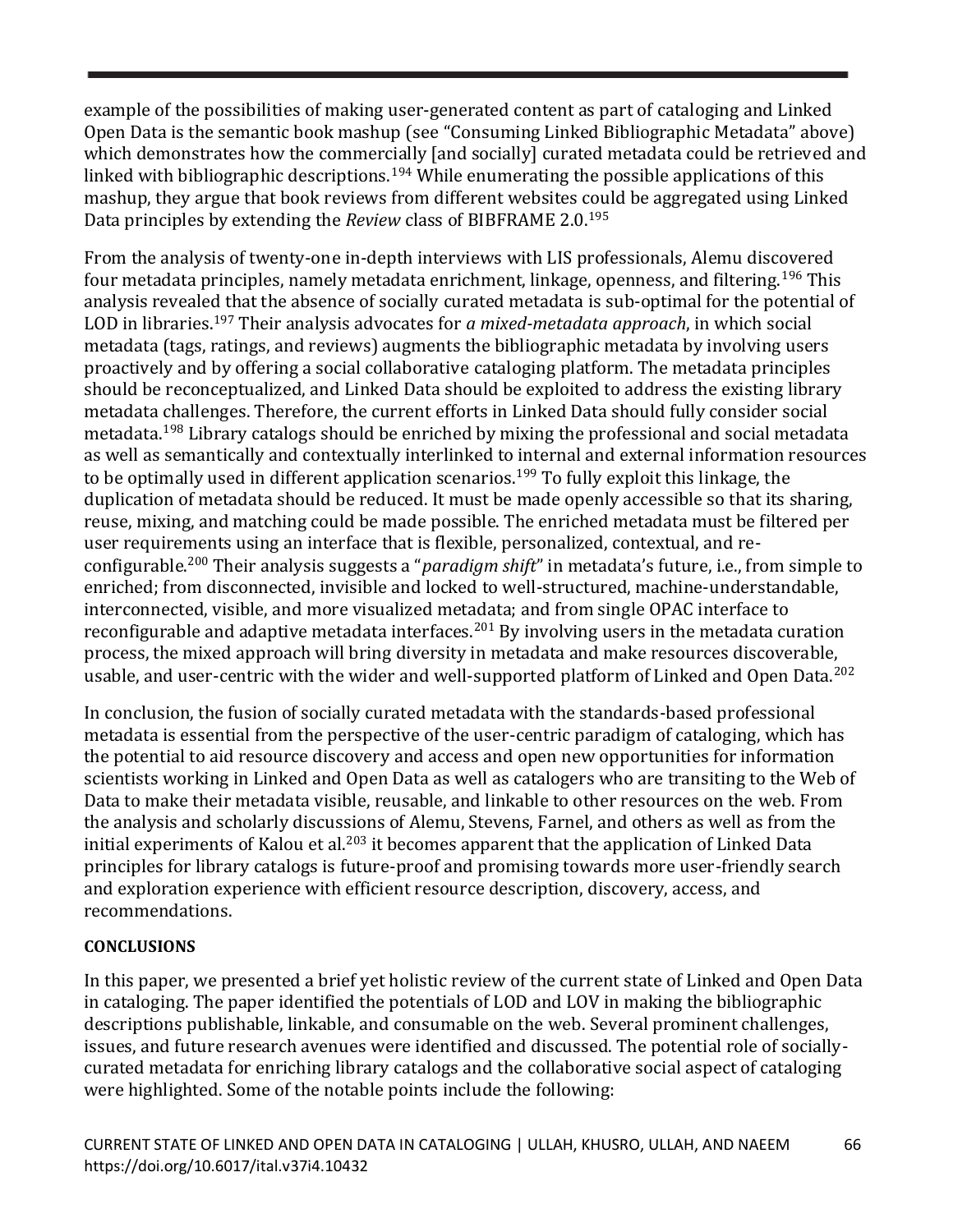- Publishing, linking, and consuming bibliographic metadata on the web using Linked Data principles brings several benefits for libraries.<sup>204</sup> The library community should improve their skills regarding this paradigm shift and adopt the best practices from other domains.<sup>205</sup>
- Standards have a key role in cataloging, however, we are living in a "jungle of metadata standards" with varying complexity and scale, which makes it difficult to select, apply and work with.<sup>206</sup> To be part of global scale activity of making bibliographic data available on the web as Linked and Open Data, these standards should be considered and reenvisioned.<sup>207</sup>
- The quality of bibliographic metadata depends on several factors including accuracy, completeness, logical consistency, provenance, coherence, timeliness, conformance and accessibility.<sup>208</sup> However, achieving these characteristics is challenging because of several reasons including cataloging errors; limited bibliographic control; misunderstanding the role of metadata; and "unwise" cataloging standards and policies.<sup>209</sup> To ensure high-quality and make data visible and reusable as Linked Data, the library community should contribute to developing and refining these standards and policies.<sup>210</sup>
- Metadata is socially constructed and demands community-driven approaches and the social collaborative aspect of cataloging by involving authors, repository managers, librarians, digital collection consortiums, publishers, vendors, and users.<sup>211</sup> This is an emerging trend, which is gradually dissolving the borders between the "social sphere" and library resources and bridging the communication gap between libraries and their users, where end users contribute to the bibliographic descriptions resulting in a diversity of metadata and making it user-centric and usable.<sup>212</sup>
- Adopting a "mixed-metadata approach" by considering bibliographic metadata and the user-generated content complementary and essential for each other suggests a "*paradigm shift*" in the metadata's future from simple to enriched; from human-readable data silos to machine understandable, well-structured, and reusable; from invisible and restricted to visible and open; and from single OPAC to reconfigurable interfaces on the web.<sup>213</sup>

Several researchers including the ones cited in this article agree that the professionally curated bibliographic metadata supports mostly the known-item search and has little value to open and exploratory search and browsing. They believe that not only the collaborative social efforts of the cataloging community are essential but also the socially curated metadata, which can be used to enrich bibliographic metadata and support exploration and serendipity. This is not only evident from the wider usage of LibraryThing and its LTFL but also from the long-tail INEX Social Book Search research where both professionally curated bibliographic and user-generated social metadata are exploited for retrieval and recommendation to support both known-item as well as exploratory search.<sup>214</sup> Therefore, this aspect should be considered for further research to make cataloging more useful for all the stakeholders including libraries, users, authors, publishers, and for the general consumption as Linked Data on the web.

The current trend of social collaborative cataloging efforts is essential to fully exploit the potential of Linked Open Data. However, if we look closely, we find four groups including librarians, Linked Data experts, Information Retrieval (IR) and Interactive IR researchers; and users, all going on their separate ways with minimal collaboration and communication. More specifically, they are not benefiting from each other to a greater extent, which could result in better possibilities of

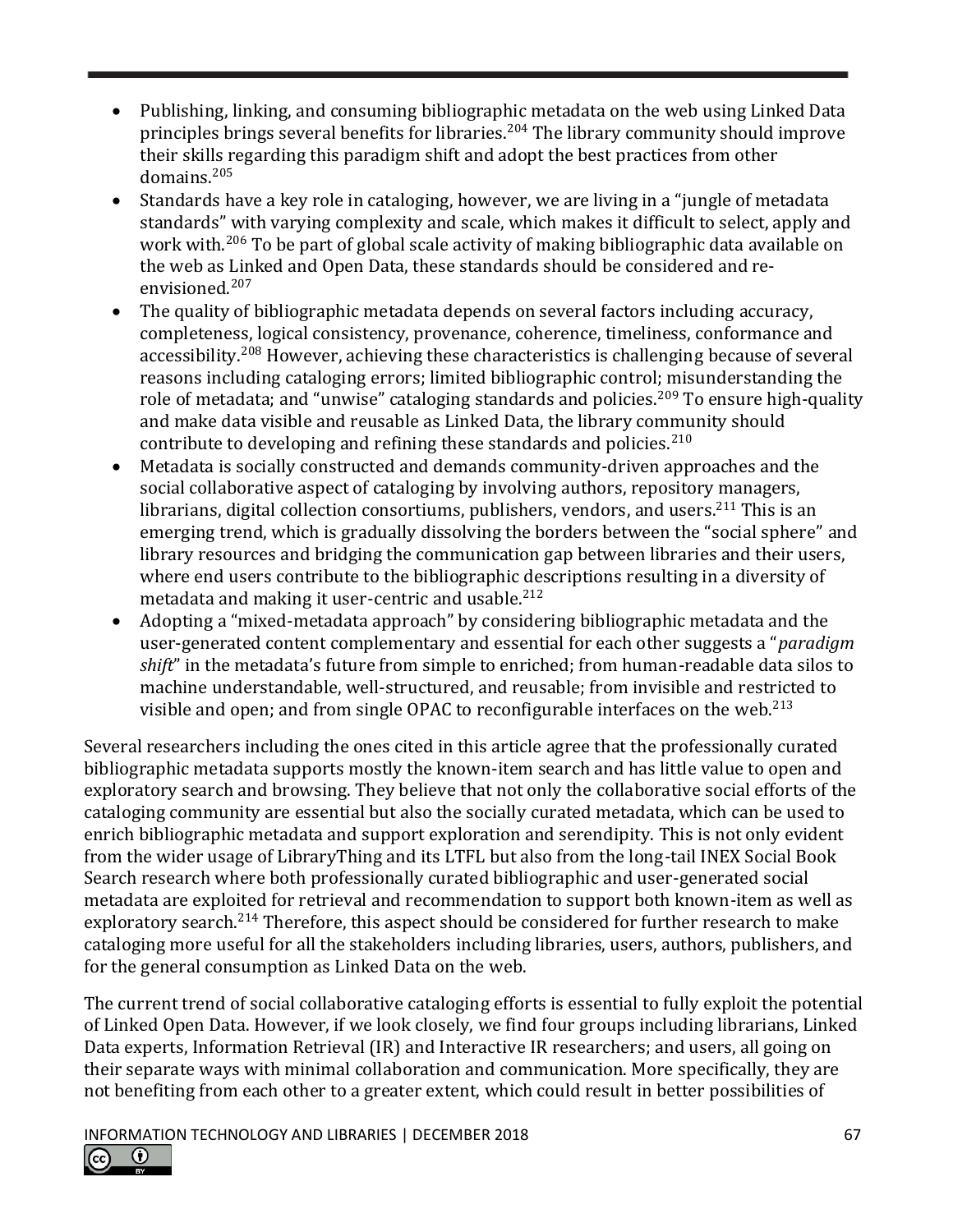resource description, discovery, and access. For example, the library community should consider the findings of INEX SBS track, which have demonstrated that professional and social metadata, are essential for each other to facilitate end users in resource discovery and access and support not only known-item search but also exploration and serendipity. The current practices of LibraryThing, LTFL, and social web in general advocate for user-centric cataloging, where users are not only the consumers of bibliographic descriptions but also the contributors to metadata enrichment. Linked Open Data experts have achieved significant milestones in other domains including, e.g., e-Government, they should understand the cataloging and resource discovery & access practices in libraries to make the bibliographic metadata not only visible as Linked Data on the web but also shareable, re-usable, and beneficial to the end-users. The social collaborative cataloging approach by involving the four mentioned groups actively is significant to make bibliographic descriptions more useful not only for the library community and users but also for their consumption on the web as Linked and Open Data. Together we can, and we must.

## **REFERENCES**

- <sup>1</sup> María Hallo et al., "Current State of Linked Data in Digital Libraries," *Journal of Information Science* 42, no. 2 (2016):117–27, [https://doi.org/10.1177/0165551515594729.](https://doi.org/10.1177/0165551515594729)
- <sup>2</sup> Tim Berners-Lee, "Design Issues: Linked Data," W3C, 2006, updated June18, 2009, accessed November 09, 2018, [https://www.w3.org/DesignIssues/LinkedData.html;](https://www.w3.org/DesignIssues/LinkedData.html) Hallo, "Current State," 117.
- $3$  Yuji Tosaka and Jung-ran Park, "RDA: Resource Description & Access—A Survey of the Current State of the Art," *Journal of the American Society for Information Science and Technology* 64, no. 4 (2013): 651–62, [https://doi.org/10.1002/asi.22825.](https://doi.org/10.1002/asi.22825)
- <sup>4</sup> Hallo, "Current State," 118; Angela Kroeger, "The Road to BIBFRAME: The Evolution of the Idea of Bibliographic Transition into a Post-MARC Future," *Cataloging & Classification Quarterly* 51, no. (2013): 873–90. [https://doi.org/10.1080/01639374.2013.823584;](https://doi.org/10.1080/01639374.2013.823584) Martin Doerr et al., "The Europeana Data Model (EDM)." Paper presented at the World Library and Information Congress: 76th IFLA General Conference and Assembly, Gothenburg, Sweden, August 10–15, 2010.
- <sup>5</sup> Getaneh Alemu and Brett Stevens, *An Emergent Theory of Digital Library Metadata—Enrich then Filter*,1st Edition (Waltham, MA: Chandos Publishing, Elsevier Ltd. 2015).
- <sup>6</sup> Hallo, "Current State," 118 .
- <sup>7</sup> Berners-Lee, "Design Issues."
- <sup>8</sup> Kim Tallerås, "Quality of Linked Bibliographic Data: The Models, Vocabularies, and Links of Data Sets Published by Four National Libraries," *Journal of Library Metadata* 17, no. 2 (2017):126– 55, [https://doi.org/10.1080/19386389.2017.1355166.](https://doi.org/10.1080/19386389.2017.1355166)
- <sup>9</sup> Becky Yoose and Jody Perkins, "The Linked Open Data Landscape in Libraries and Beyond," *Journal of Library Metadata* 13, no. 2–3 (2013): 197–211, [https://doi.org/10.1080/19386389.2013.826075.](https://doi.org/10.1080/19386389.2013.826075)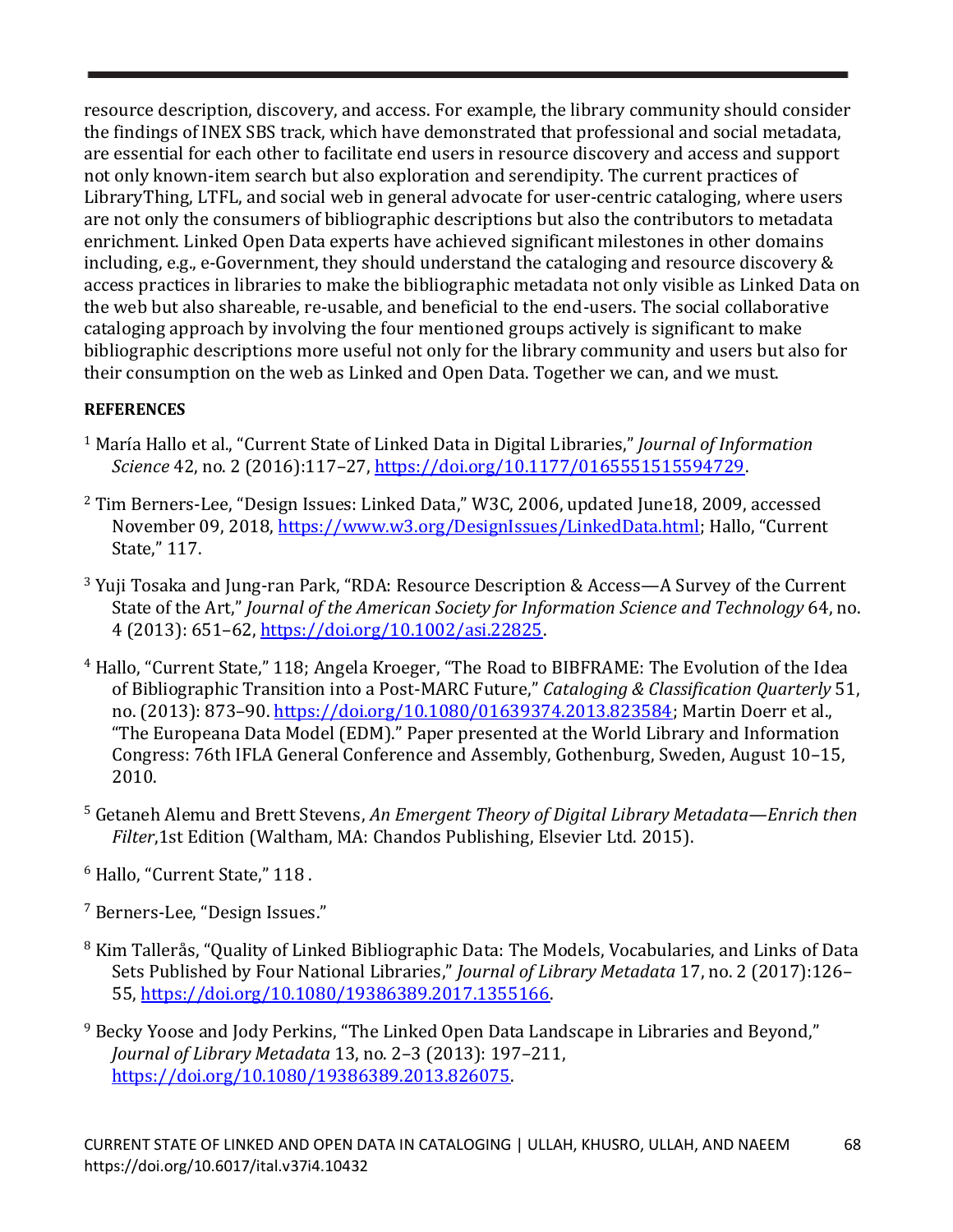- <sup>10</sup> Robert Fox, "From Strings to Things," *Digital Library Perspectives* 32, no. 1 (2016): 2–6, [https://doi.org/10.1108/DLP-10-2015-0020.](https://doi.org/10.1108/DLP-10-2015-0020)
- <sup>11</sup> Stanislava Gardašević, "Semantic Web and Linked (Open) Data Possibilities and Prospects for Libraries," *INFOtheca—Journal of Informatics & Librarianship* 14, no. 1 (2013): 26–36, [http://infoteka.bg.ac.rs/pdf/Eng/2013-1/INFOTHECA\\_XIV\\_1\\_2014\\_26-36.pdf.](http://infoteka.bg.ac.rs/pdf/Eng/2013-1/INFOTHECA_XIV_1_2014_26-36.pdf)
- <sup>12</sup> Thomas Baker, Pierre-Yves Vandenbussche, and Bernard Vatant, "Requirements for Vocabulary Preservation and Governance," *Library Hi Tech* 31, no. 4 (2013): 657-68, [https://doi.org/10.1108/LHT-03-2013-0027.](https://doi.org/10.1108/LHT-03-2013-0027)
- <sup>13</sup> Pierre-Yves Vandenbussche et al., "Linked Open Vocabularies (LOV): A Gateway to Reusable Semantic Vocabularies on the Web," *Semantic Web* 8, no. 3 (2017): 437–45, [https://doi.org/10.3233/SW-160213.](https://doi.org/10.3233/SW-160213)
- <sup>14</sup> Tosaka, "RDA," 651, 652.
- <sup>15</sup> Amanda Sprochi, "Where Are We Headed? Resource Description and Access, Bibliographic Framework, and the Functional Requirements for Bibliographic Records Library Reference Model," *International Information & Library Review* 48, no. 2 (2016): 129–36, [https://doi.org/10.1080/10572317.2016.1176455.](https://doi.org/10.1080/10572317.2016.1176455)
- <sup>16</sup> Brighid M.Gonzales, "Linking Libraries to the Web: Linked Data and the Future of the Bibliographic Record," *Information Technology and Libraries* 33, no. 4 (2014): 10, [https://doi.org/10.6017/ital.v33i4.5631.](https://doi.org/10.6017/ital.v33i4.5631)
- $17$  Shoichi Taniguchi, "Is BIBFRAME 2.0 a Suitable Schema for Exchanging and Sharing Diverse Descriptive Metadata about Bibliographic Resources?," *Cataloging & Classification Quarterly* 56, no. 1 (2018): 40–61, [https://doi.org/10.1080/01639374.2017.1382643.](https://doi.org/10.1080/01639374.2017.1382643)
- <sup>18</sup> Shoichi Taniguchi, "BIBFRAME and Its Issues: From the Viewpoint of RDA Metadata," *Journal of Information Processing and Management* 58, no. 1 (2015): 20–27, [https://doi.org/10.1241/johokanri.58.20.](https://doi.org/10.1241/johokanri.58.20)
- <sup>19</sup> Shoichi Taniguchi, "Examining BIBFRAME 2.0 from the Viewpoint of RDA Metadata Schema," *Cataloging & Classification Quarterly* 55, no. 6 (2017): 387–412, [https://doi.org/10.1080/01639374.2017.1322161.](https://doi.org/10.1080/01639374.2017.1322161)
- <sup>20</sup> Nosheen Fayyaz, Irfan Ullah, and Shah Khusro, "On the Current State of Linked Open Data: Issues, Challenges, and Future Directions," *International Journal on Semantic Web and Information Systems (IJSWIS)* 14, no. 4 (2018): 110–28, [https://doi.org/10.4018/IJSWIS.2018100106.](https://doi.org/10.4018/IJSWIS.2018100106)
- <sup>21</sup> Asim Ullah, Shah Khusro, and Irfan Ullah, "Bibliographic Classification in the Digital Age: Current Trends & Future Directions," *Information Technology and Libraries* 36, no. 3 (2017): 48–77, [https://doi.org/10.6017/ital.v36i3.8930.](https://doi.org/10.6017/ital.v36i3.8930)

<sup>22</sup> Tosaka, "RDA," 659.

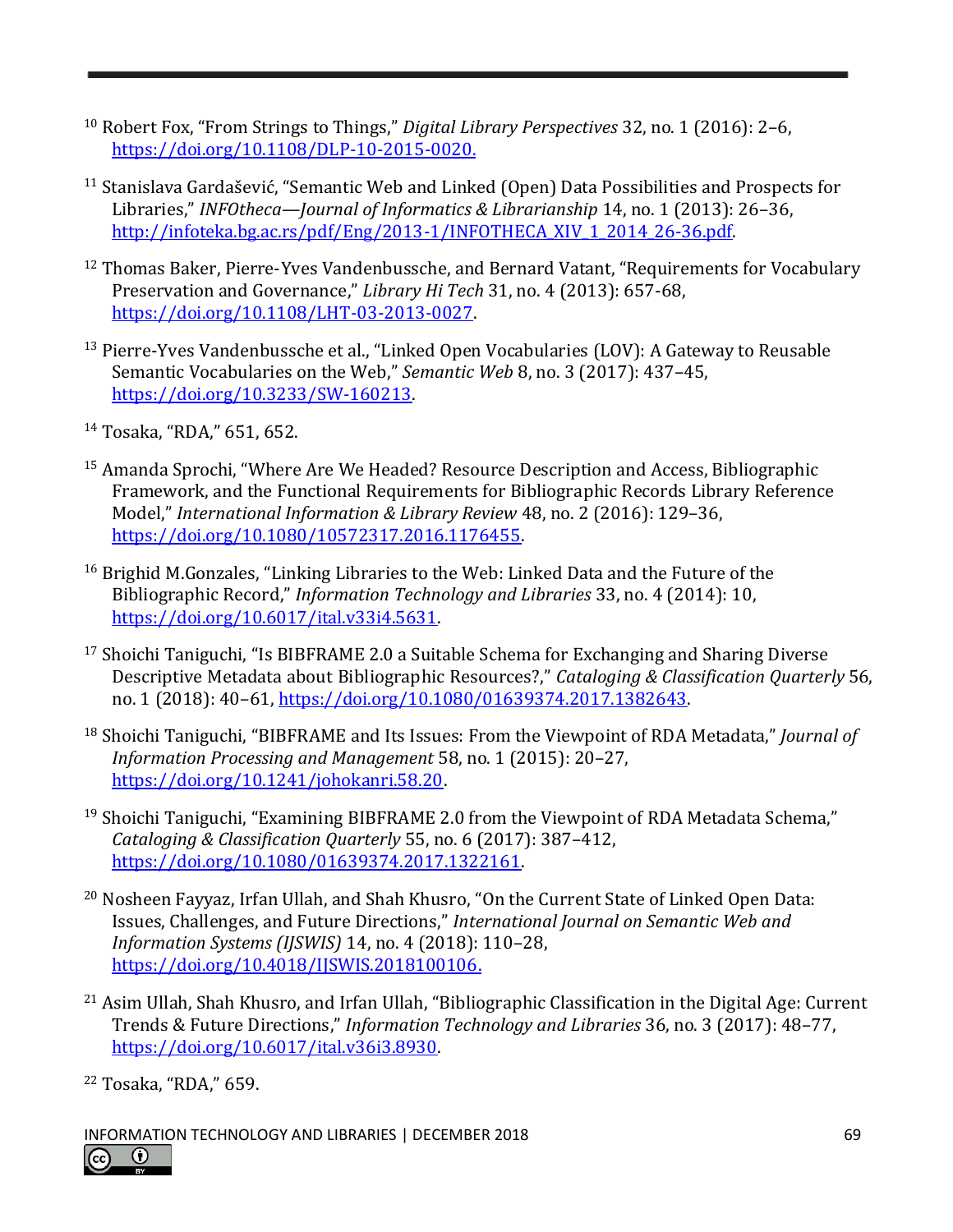<sup>23</sup> Tosaka, "RDA," 651, 652, 659.

<sup>24</sup> Tosaka, "RDA," 653, 660.

- $25$  The first author used the trial version of RDA Toolkit to report these facts about RDA [\(https://access.rdatoolkit.org\)](https://access.rdatoolkit.org/). RDA Toolkit is co-published by American Library Association [\(http://www.ala.org\)](http://www.ala.org/), Canadian Federation of Library Associations [\(http://cfla](http://cfla-fcab.ca/en/home-page)[fcab.ca/en/home-page\)](http://cfla-fcab.ca/en/home-page), and Facet Publishing [\(http://www.facetpublishing.co.uk\)](http://www.facetpublishing.co.uk/).
- <sup>26</sup> IFLA, "IFLA Conceptual Models," The International Federation of Library Associations and Institutions (IFLA), 2017, updated April 06, 2009, accessed November 12, 2018, [https://www.ifla.org/node/2016.](https://www.ifla.org/node/2016)
- <sup>27</sup> Tosaka, "RDA," 651, 652, 655.
- <sup>28</sup> Michael John Khoo et al., "Augmenting Dublin Core Digital Library Metadata with Dewey Decimal Classification," *Journal of Documentation* 71, no. 5 (2015): 976–98. [https://doi.org/10.1108/JD-07-2014-0103;](https://doi.org/10.1108/JD-07-2014-0103) Ulli Waltinger et al., "Hierarchical Classification of Oai Metadata Using the DDC Taxonomy," in *Advanced Language Technologies for Digital Libraries*, edited by Raffaella Bernardi, Frederique Segond and Ilya Zaihrayeu. Lecture Notes in Computer Science (Lncs), 29–40: Springer, Berlin, Heidelberg, 2011; Aaron Krowne and Martin Halbert, "An Initial Evaluation of Automated Organization for Digital Library Browsing," Paper presented at the Proceedings of the 5th ACM/IEEE-CS joint conference on Digital libraries, Denver, CO, USA, June 7–11, 2005 2005; Waltinger, "DDC Taxonomy," 30.
- <sup>29</sup> Khoo, "Dublin Core," 977, 984 .
- <sup>30</sup> LOC, "MARC Standards: MARC21 Formats," Library of Congress (LOC), 2013, updated March 14, 2013, accessed January 2, 2014, [http://www.loc.gov/marc/marcdocz.html.](http://www.loc.gov/marc/marcdocz.html)
- <sup>31</sup> Philip E Schreur, "Linked Data for Production and the Program for Cooperative Cataloging," *PCC Policy Committee Meeting*, 2017, accessed May 18, 2018, https://www.loc.gov/aba/pcc/documents/Facil-Session-2017/PCC and LD4P.pdf.
- <sup>32</sup> Sarah Bull and Amanda Quimby, "A Renaissance in Library Metadata? The Importance of Community Collaboration in a Digital World," *Insights* 29, no. 2 (2016): 146–53, [http://doi.org/10.1629/uksg.302.](http://doi.org/10.1629/uksg.302)
- <sup>33</sup> Philip E. Schreur, "Linked Data for Production," *PCC Policy Committee Meeting*, 2015, accessed November 09, 2018[, https://www.loc.gov/aba/pcc/documents/PCC-LD4P.docx.](https://www.loc.gov/aba/pcc/documents/PCC-LD4P.docx)
- <sup>34</sup> Vandenbussche, "Linked Open Vocabularies," 437, 438, 450.
- <sup>35</sup> Hallo, "Current State," 120.
- <sup>36</sup> Hallo, "Current State," 118.
- <sup>37</sup> Hallo, "Current State," 120, 124.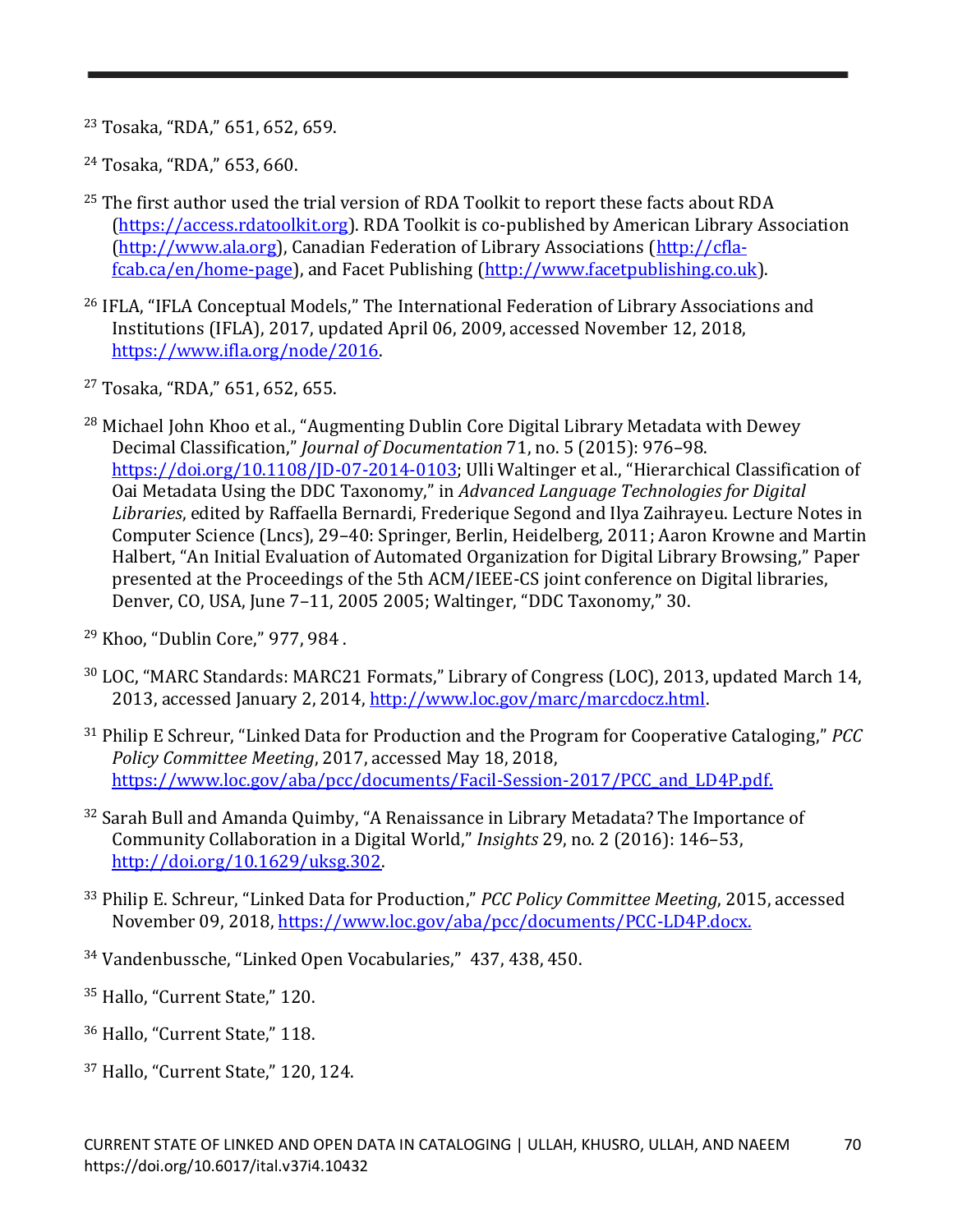<sup>38</sup> Hallo, "Current State," 120, 124.

- <sup>39</sup> Hallo, "Current State," 124.
- <sup>40</sup> Bull, "Community Collaboration," 147.
- <sup>41</sup> Sam Gyun Oh, Myongho Yi, and Wonghong Jang, "Deploying Linked Open Vocabulary (LOV) to Enhance Library Linked Data," *Journal of Information Science Theory and Practice* 2, no. 2 (2015): 6–15, [http://dx.doi.org/10.1633/JISTaP.2015.3.2.1.](http://dx.doi.org/10.1633/JISTaP.2015.3.2.1)
- <sup>42</sup> Carlo Bianchini and Mauro Guerrini, "A Turning Point for Catalogs: Ranganathan's Possible Point of View," *Cataloging & Classification Quarterly* 53, no. 3-4 (2015): 341–51, [http://doi.org/10.1080/01639374.2014.968273.](http://doi.org/10.1080/01639374.2014.968273)
- <sup>43</sup> Bianchini, "Turning Point," 350.
- <sup>44</sup> LOC, "Library of Congress Linked Data Service," The Library of Congress, accessed March 24, 2018[, http://id.loc.gov/about/.](http://id.loc.gov/about/)
- <sup>45</sup> LOC, "Linked Data Service."
- <sup>46</sup> LOC, "Linked Data Service."
- <sup>47</sup> LOC, "Linked Data Service."
- <sup>48</sup> LOC, "Linked Data Service."
- <sup>49</sup> Margaret E Dull, "Moving Metadata Forward with BIBFRAME: An Interview with Rebecca Guenther," *Serials Review* 42, no. 1 (2016): 65–69, [https://doi.org/10.1080/00987913.2016.1141032.](https://doi.org/10.1080/00987913.2016.1141032)
- <sup>50</sup> LOC, "Overview of the BIBFRAME 2.0 Model," Library of Congress, April 21, 2016, accessed November 09, 2018[, https://www.loc.gov/bibframe/docs/bibframe2-model.html.](https://www.loc.gov/bibframe/docs/bibframe2-model.html)
- <sup>51</sup> Taniguchi, "BIBFRAME 2.0," 388; Taniguchi, "Suitable Schema," 40.
- <sup>52</sup> OCLC. 2016, "OCLC Linked Data Research," Online Computer Library Center (OCLC), [https://www.oclc.org/research/themes/data-science/linkeddata.html.](https://www.oclc.org/research/themes/data-science/linkeddata.html)
- <sup>53</sup> OCLC, "Linked Data Research."
- <sup>54</sup> Jeff Mister, "Turning Bibliographic Metadata into Actionable Knowledge," *Next Blog—OCLC*, February 29, 2016, [http://www.oclc.org/blog/main/turning-bibliographic-metadata-into](http://www.oclc.org/blog/main/turning-bibliographic-metadata-into-actionable-knowledge/)[actionable-knowledge/.](http://www.oclc.org/blog/main/turning-bibliographic-metadata-into-actionable-knowledge/)
- <sup>55</sup> Mister, "Turning Bibliographic Metadata."
- <sup>56</sup> George Campbell, Karen Coombs, and Hank Sway, "OCLC Linked Data," *OCLC Developer Network*, March 26, 2018, [https://www.oclc.org/developer/develop/linked-data.en.html.](https://www.oclc.org/developer/develop/linked-data.en.html)
- <sup>57</sup> Campbell, "OCLC Linked Data."

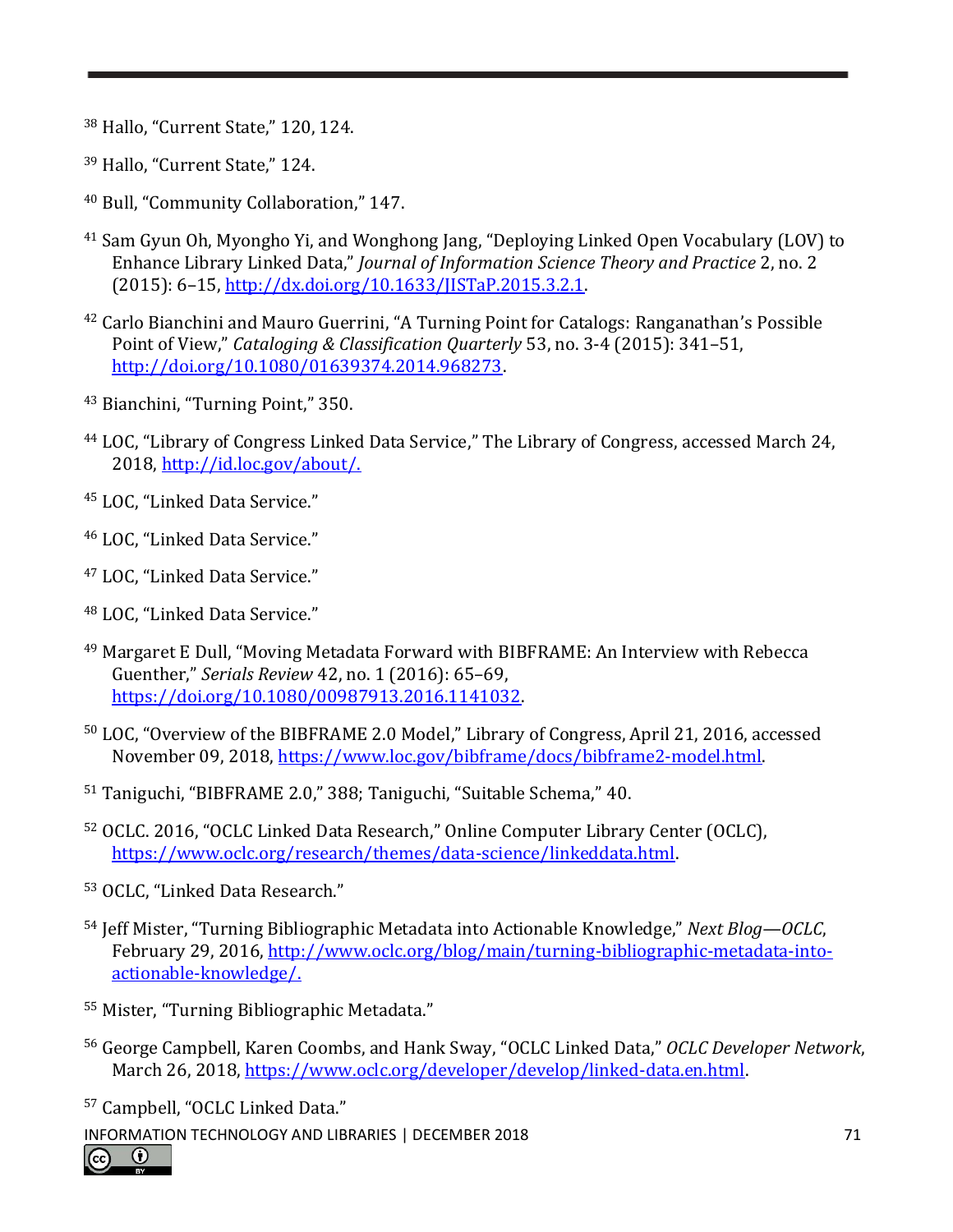- <sup>58</sup> Roy Tennant, "Getting Started with Linked Data," *NEXT Blog—OCLC*, February 8, 2016, [http://www.oclc.org/blog/main/getting-started-with-linked-data-3/.](http://www.oclc.org/blog/main/getting-started-with-linked-data-3/)
- <sup>59</sup> Tennant, "Linked Data."
- <sup>60</sup> DBLP, "DBLP Computer Science Bibliography: Frequently Asked Questions," Digital Bibliography & Library Project (DBLP), updated November 07, 2018, accessed 08 November 2018[. http://dblp.uni-trier.de/faq/.](http://dblp.uni-trier.de/faq/)
- <sup>61</sup> DBLP, "Frequently Asked Questions."
- $62$  Jörg Diederich, Wolf-Tilo Balke, and Uwe Thaden, "Demonstrating the Semantic Growbag: Automatically Creating Topic Facets for Faceteddblp," Paper presented at the Proceedings of the 7th ACM/IEEE-CS joint conference on Digital libraries, Vancouver, Canada, June 17–22, 2007.
- <sup>63</sup> Jörg Diederich, Wolf-Tilo Balke, and Uwe Thaden, "About FacetedDBLP," 2018, accessed November 09, 2018, [http://dblp.l3s.de/dblp++.php.](http://dblp.l3s.de/dblp++.php)
- <sup>64</sup> Tennant, "Linked Data."
- <sup>65</sup> In this Section, LOV catalog or portal refers to the LOV platform available at [http://lov.okfn.org/dataset/lov/,](http://lov.okfn.org/dataset/lov/) whereas the abbreviation LOV, when used alone (without the term catalog/portal), refers to Linked Open Vocabularies in general; Vandenbussche, "Linked Open Vocabularies," 437.
- <sup>66</sup> Vandenbussche, "Linked Open Vocabularies," 443, 450.
- <sup>67</sup> Vandenbussche, "Linked Open Vocabularies," 437.
- <sup>68</sup> Vandenbussche, "Linked Open Vocabularies," 437, 438, 450.
- <sup>69</sup> Vandenbussche, "Linked Open Vocabularies," 438.
- <sup>70</sup> Vandenbussche, "Linked Open Vocabularies," 437, 438, 443–46.
- <sup>71</sup> Baker Thomas, Pierre-Yves Vandenbussche, and Bernard Vatant, "Requirements for Vocabulary Preservation and Governance," *Library Hi Tech* 31, no. 4 (2013): 657–68, [https://doi.org/10.1108/LHT-03-2013-0027.](https://doi.org/10.1108/LHT-03-2013-0027)
- <sup>72</sup> Thomas, "Vocabulary Preservation," 658.
- <sup>73</sup> Oh, "Deploying," 9.
- <sup>74</sup> Oh, "Deploying," 9.
- <sup>75</sup> Oh, "Deploying," 9, 10.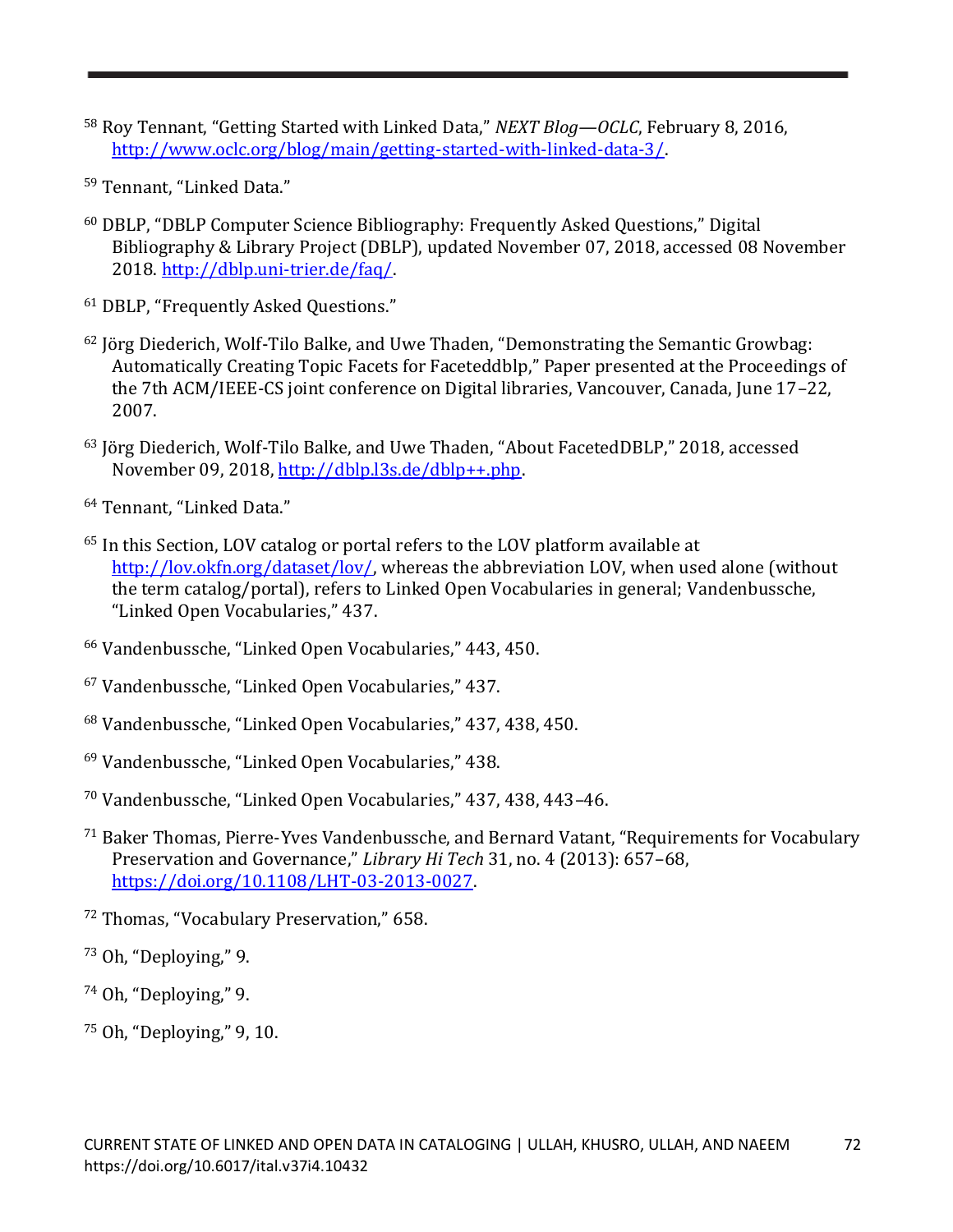- <sup>76</sup> Erik Radio and Scott Hanrath, "Measuring the Impact and Effectiveness of Transitioning to a Linked Data Vocabulary," *Journal of Library Metadata* 16, no. 2 (2016): 80–94, [https://doi.org/10.1080/19386389.2016.1215734.](https://doi.org/10.1080/19386389.2016.1215734)
- <sup>77</sup> Radio, Transitioning," 81.
- <sup>78</sup> Robert, "Strings to Things," 2.
- <sup>79</sup> Robert, "Strings to Things," 2, 4, 6.
- <sup>80</sup> Vandenbussche, "Linked Open Vocabularies," 438.
- <sup>81</sup> As of April 23, 2018, the Schema.org vocabulary is now available at [http://lov.okfn.org/dataset/lov/;](http://lov.okfn.org/dataset/lov/) Alberto Nogales et al., "Linking from Schema.org Microdata to the Web of Linked Data: An Empirical Assessment," *Computer Standards & Interfaces* 45 (2016): 90-99. [https://doi.org/10.1016/j.csi.2015.12.003.](https://doi.org/10.1016/j.csi.2015.12.003)
- <sup>82</sup> Bull, "Community Collaboration," 146.
- 83 Bull, "Community Collaboration," 146.
- <sup>84</sup> Bull, "Community Collaboration," 147.
- <sup>85</sup> Bull, "Community Collaboration," 147.
- <sup>86</sup> Bull, "Community Collaboration," 147, 148.
- <sup>87</sup> Schreur, 2015. Linked Data for Production.
- 88 Yhna Therese P. Santos, "Resource Description and Access in the Eyes of the Filipino Librarian: Perceived Advantages and Disadvantages," *Journal of Library Metadata* 18, no. 1 (2017): 45–56, [https://doi.org/10.1080/19386389.2017.1401869.](https://doi.org/10.1080/19386389.2017.1401869)
- <sup>89</sup> Santos, "Filipino Librarian," 51–55.
- 90 Philomena W. Mwaniki, "Envisioning the Future Role of Librarians: Skills, Services and Information Resources," *Library Management* 39, no. 1, 2 (2018): 2–11, [https://doi.org/10.1108/LM-01-2017-0001.](https://doi.org/10.1108/LM-01-2017-0001)
- <sup>91</sup> Mwaniki, "Envisioning the Future," 7, 8.
- 92 Taniguchi, "BIBFRAME 2.0," 410, 411.
- 93 Taniguchi, "Suitable Schema," 52-58.
- <sup>94</sup> Taniguchi, "Suitable Schema," 59, 60.
- 95 Taniguchi, "Suitable Schema," 60.
- <sup>96</sup> Sprochi, "Where Are We Headed?," 129, 134.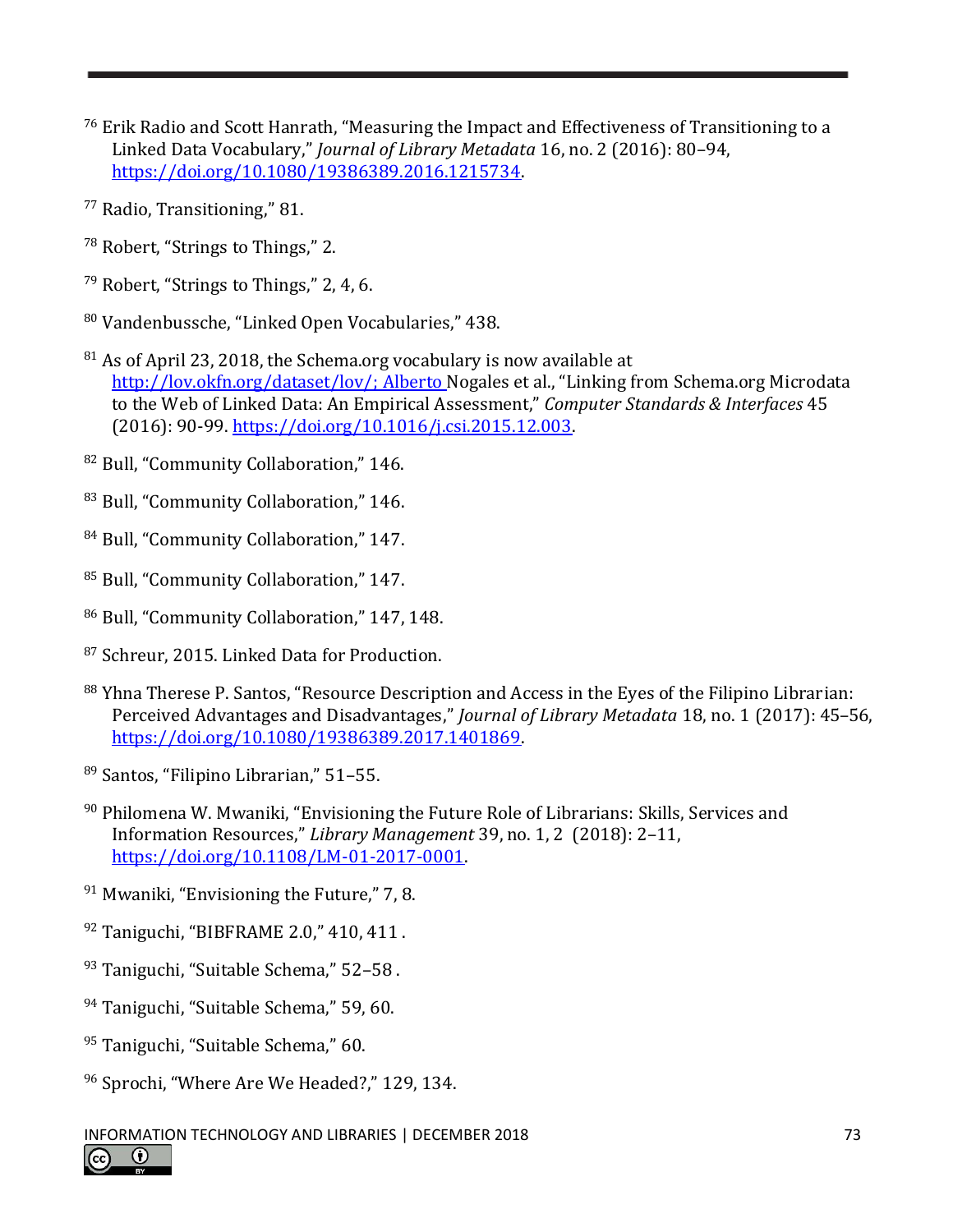- 97 Sprochi, "Where Are We Headed?," 129.
- 98 Sprochi, "Where Are We Headed?," 134.
- 99 Sprochi, "Where Are We Headed?," 134.
- <sup>100</sup> Sprochi, "Where Are We Headed?," 134, 135.
- <sup>101</sup> Sprochi, "Where Are We Headed?," 134.
- <sup>102</sup> Caitlin Tillman, Joseph Hafner, and Sharon Farnel, "Forming the Canadian Linked Data Initiative," Paper presented at the the 37th International Association of Scientific and Technological University Libraries 2016 (IATUL 2016) Conference, Dalhousie University Libraries in Halifax, Nova Scotia, June 5–9, 2016.
- <sup>103</sup> Carol Jean Godby, Shenghui Wang, and Jeffrey K Mixter, *Library Linked Data in the Cloud: OCLC's Experiments with New Models of Resource Description. Vol. 5, Synthesis Lectures on the Semantic Web: Theory and Technology,* San Rafael, California (USA),Morgan & Claypool Publishers, 2015, [https://doi.org/10.2200/S00620ED1V01Y201412WBE012.](https://doi.org/10.2200/S00620ED1V01Y201412WBE012)
- <sup>104</sup> Sofia Zapounidou, Michalis Sfakakis, and Christos Papatheodorou, "Highlights of Library Data Models in the Era of Linked Open Data," Paper presented at the The 7th Metadata and Semantics Research Conference, MTSR 2013, Thessaloniki, Greece, November 19–22, 2013; Timothy W. Cole et al., "Library MARC Records Into Linked Open Data: Challenges and Opportunities," *Journal of Library Metadata* 13, no. 2–3 (2013): 163–96, <https://doi.org/10.1080/19386389.2013.826074>; Kim Tallerås, "From Many Records to One Graph: Heterogeneity Conflicts in the Linked Data Restructuring Cycle, *Information Research* 18, no. 3 (2013) paper C18, accessed November 10, 2018.
- $105$  Fabiano Ferreira de Castro, "Functional Requirements for Bibliographic Description in Digital Environments," *Transinformação* 28, no. 2 (2016): 223–31. [https://doi.org/10.1590/2318-](https://doi.org/10.1590/2318-08892016000200008) [08892016000200008.](https://doi.org/10.1590/2318-08892016000200008)
- <sup>106</sup> Castro, "Functional Requirements," 223, 224.
- <sup>107</sup> Castro, "Functional Requirements," 224, 230.
- <sup>108</sup> Castro, "Functional Requirements," 223, 228–30.
- <sup>109</sup> Gardašević, "Possibilities and Prospects," 35.
- <sup>110</sup> Godby, *OCLC's Experiments,* 112.
- <sup>111</sup> Gonzales, "The Future," 17.
- <sup>112</sup> Karim Tharani, "Linked Data in Libraries: A Case Study of Harvesting and Sharing Bibliographic Metadata with Bibframe," *Information Technology and Libraries* 34, no. 1 (2015): 5–15. [https://doi.org/https://doi.org/10.6017/ital.v34i1.5664.](https://doi.org/https:/doi.org/10.6017/ital.v34i1.5664)
- 113 Tharani, "Harvesting and Sharing," 16.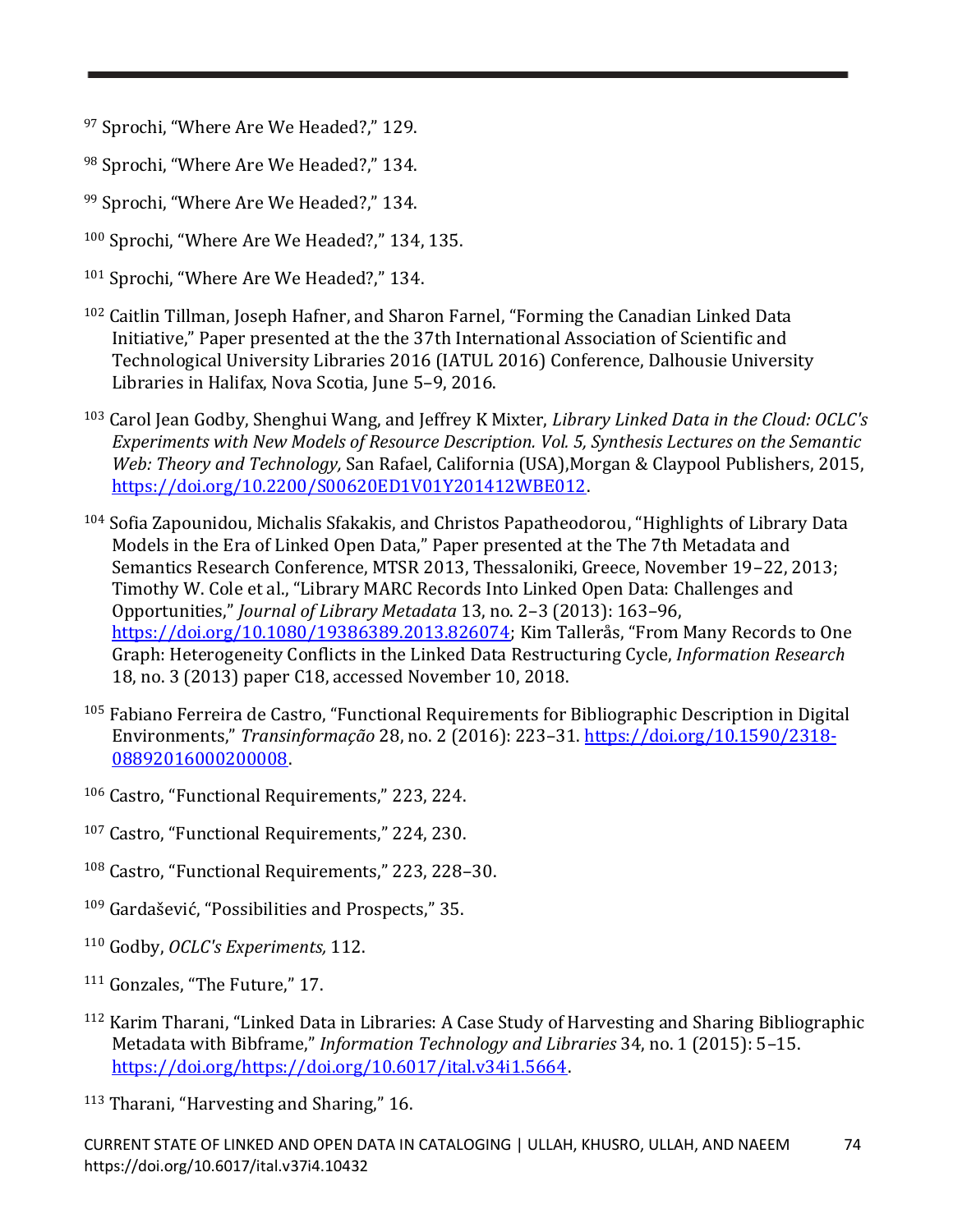- <sup>114</sup> Gonzales, "The Future," 16.
- <sup>115</sup> Karen Smith-Yoshimura, "Analysis of International Linked Data Survey for Implementers," *D-Lib Magazine*, 2016, July/August 2016.
- <sup>116</sup> Smith-Yoshimura, "Analysis."
- <sup>117</sup> Smith-Yoshimura, "Analysis."
- <sup>118</sup> Aikaterini K. Kalou, Dimitrios A. Koutsomitropoulos, and Georgia D. Solomou, "Combining the Best of Both Worlds: A Semantic Web Book Mashup as a Linked Data Service Over CMS Infrastructure," *Journal of Library Metadata* 16, no. 3–4 (2016): 228–49, [https://doi.org/10.1080/19386389.2016.1258897.](https://doi.org/10.1080/19386389.2016.1258897)
- <sup>119</sup> Cole, "MARC," 163, 165, 175.
- <sup>120</sup> Cole, "MARC," 163, 164, 191.
- <sup>121</sup> Cole, "MARC," 164, 191.
- <sup>122</sup> IFLA, "Linked Open Data: Challenges arising," The International Federation of Library Associations and Institutions (IFLA), 2014, accessed March 03, 2018, [https://www.ifla.org/book/export/html/8548.](https://www.ifla.org/book/export/html/8548)
- <sup>123</sup> Hallo, "Current State," 124.
- <sup>124</sup> Hallo, "Current State," 126.
- <sup>125</sup> Hallo, "Current State," 124.
- <sup>126</sup> Karen Smith-Yoshimura, "Linked Data Survey results 4–Why and What Institutions are Publishing (Updated)," *Hanging Together the OCLC Research blog*, September 3, 2014, accessed November 12, 2018, [https://hangingtogether.org/?p=4167.](https://hangingtogether.org/?p=4167)
- <sup>127</sup> Bull, "Community Collaboration," 148.
- <sup>128</sup> Tallerås, "One Graph."
- <sup>129</sup> Karen Smith-Yoshimura, "Linked Data Survey Results 3–Why and What Institutions are Consuming (Updated)," *Hanging Together the OCLC Research blog*, September 1, 2014, accessed November 12, 2018, [http://hangingtogether.org/?p=4155.](http://hangingtogether.org/?p=4155)
- <sup>130</sup> Godby, *OCLC's Experiments*, 116.
- <sup>131</sup> Carol Jean Godby and Karen Smith-Yoshimura, "From Records to Things: Managing the Transition from Legacy Library Metadata to Linked Data," *Bulletin of the Association for Information Science and Technology* 43, no. 2 (2017): 18–23, [https://doi.org/10.1002/bul2.2017.1720430209.](https://doi.org/10.1002/bul2.2017.1720430209)
- <sup>132</sup> Godby, "From Records to Things," 23.
- INFORMATION TECHNOLOGY AND LIBRARIES | DECEMBER 2018 75

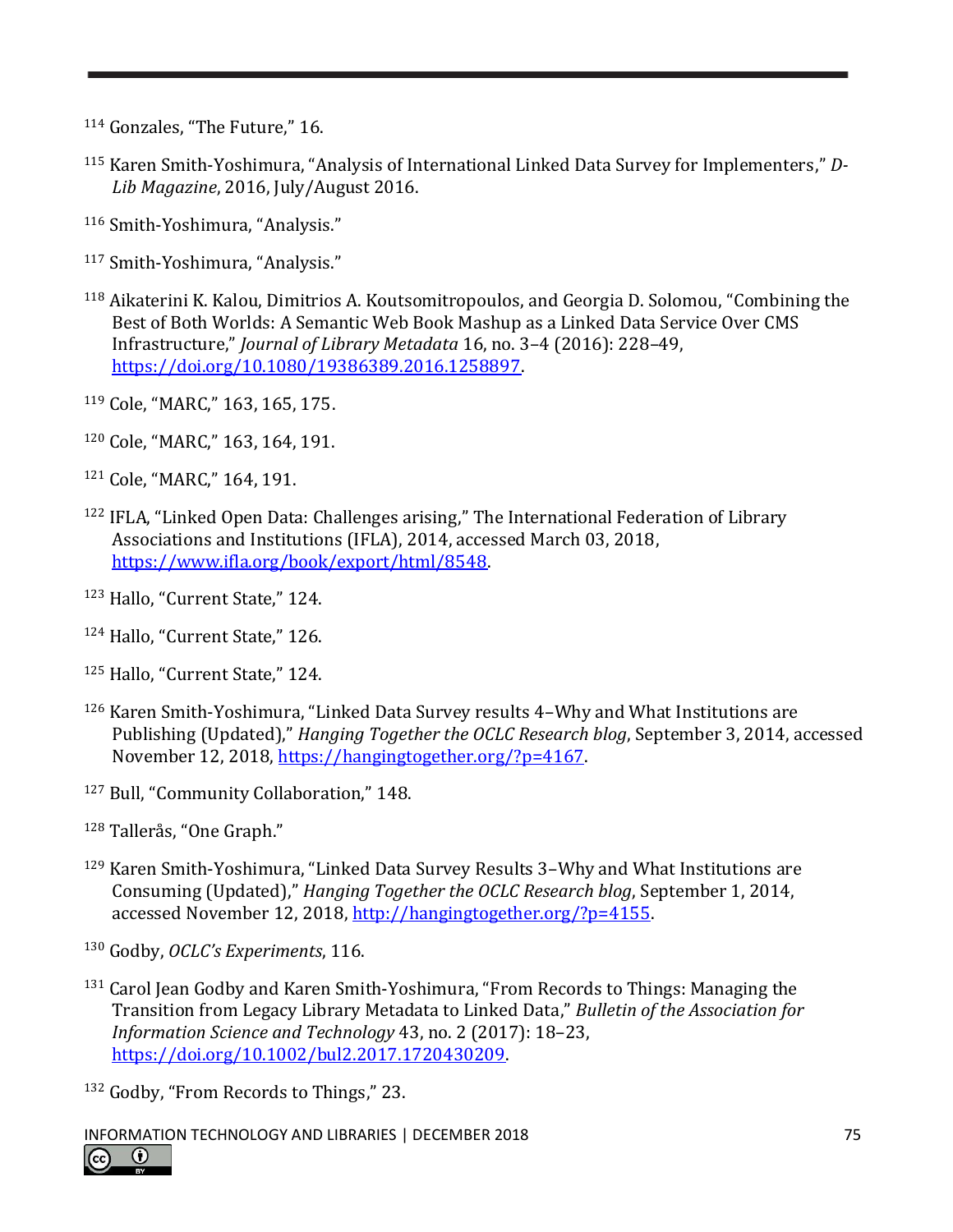133 Godby, "From Records to Things," 22.

<sup>134</sup> Vandenbussche, "Linked Open Vocabularies," 449, 450.

<sup>135</sup> Silvia B. Southwick, Cory K Lampert, and Richard Southwick, "Preparing Controlled Vocabularies for Linked Data: Benefits and Challenges," *Journal of Library Metadata* 15, no. 3–4 (2015): 177–190, [https://doi.org/10.1080/19386389.2015.1099983.](https://doi.org/10.1080/19386389.2015.1099983)

<sup>136</sup> Southwick, "Controlled Vocabularies," 177.

- <sup>137</sup> Southwick, "Controlled Vocabularies," 189, 190.
- <sup>138</sup> Southwick, "Controlled Vocabularies," 183.
- <sup>139</sup> Robin Hastings, "Feature: Linked Data in Libraries: Status and Future Direction," *Computers in Libraries* (Magzine Article), 2015[, http://www.infotoday.com/cilmag/nov15/Hastings--](http://www.infotoday.com/cilmag/nov15/Hastings--Linked-Data-in-Libraries.shtml) [Linked-Data-in-Libraries.shtml.](http://www.infotoday.com/cilmag/nov15/Hastings--Linked-Data-in-Libraries.shtml)
- <sup>140</sup> Hastings, "Status and Future."

<sup>141</sup> Hastings, "Status and Future."

- <sup>142</sup> Hastings, "Status and Future."
- <sup>143</sup> Hastings, "Status and Future."
- <sup>144</sup> Tallerås, "National Libraries," 129 (by quoting from van Hooland 2009; Wang and Strong 1996).
- <sup>145</sup> Jung-Ran Park, "Metadata Quality in Digital Repositories: A Survey of the Current State of the Art," *Cataloging & Classification Quarterly* 47, no. 3–4 (2009): 213–28, [https://doi.org/10.1080/01639370902737240.](https://doi.org/10.1080/01639370902737240)
- <sup>146</sup> Tallerås, "National Libraries," 129 (by quoting from Bruce & Hillmann, 2004).
- <sup>147</sup> Park, "Metadata Quality," 213, 224; Tallerås, "National Libraries," 129, 150.
- <sup>148</sup> Park, "Metadata Quality," 213, 215, 218–21, 224, 225; Tallerås, "National Libraries," 141.
- <sup>149</sup> Tallerås, "National Libraries," 129.
- <sup>150</sup> Tallerås, "National Libraries," 129.
- <sup>151</sup> Tallerås, "National Libraries," 129.
- <sup>152</sup> Karen Snow, "Defining, Assessing, and Rethinking Quality Cataloging," *Cataloging & Classification Quarterly* 55, no. 7–8 (2017): 438–55, [https://doi.org/10.1080/01639374.2017.1350774.](https://doi.org/10.1080/01639374.2017.1350774)
- <sup>153</sup> Snow, "Quality Cataloging," 445.
- <sup>154</sup> Snow, "Quality Cataloging," 451, 452.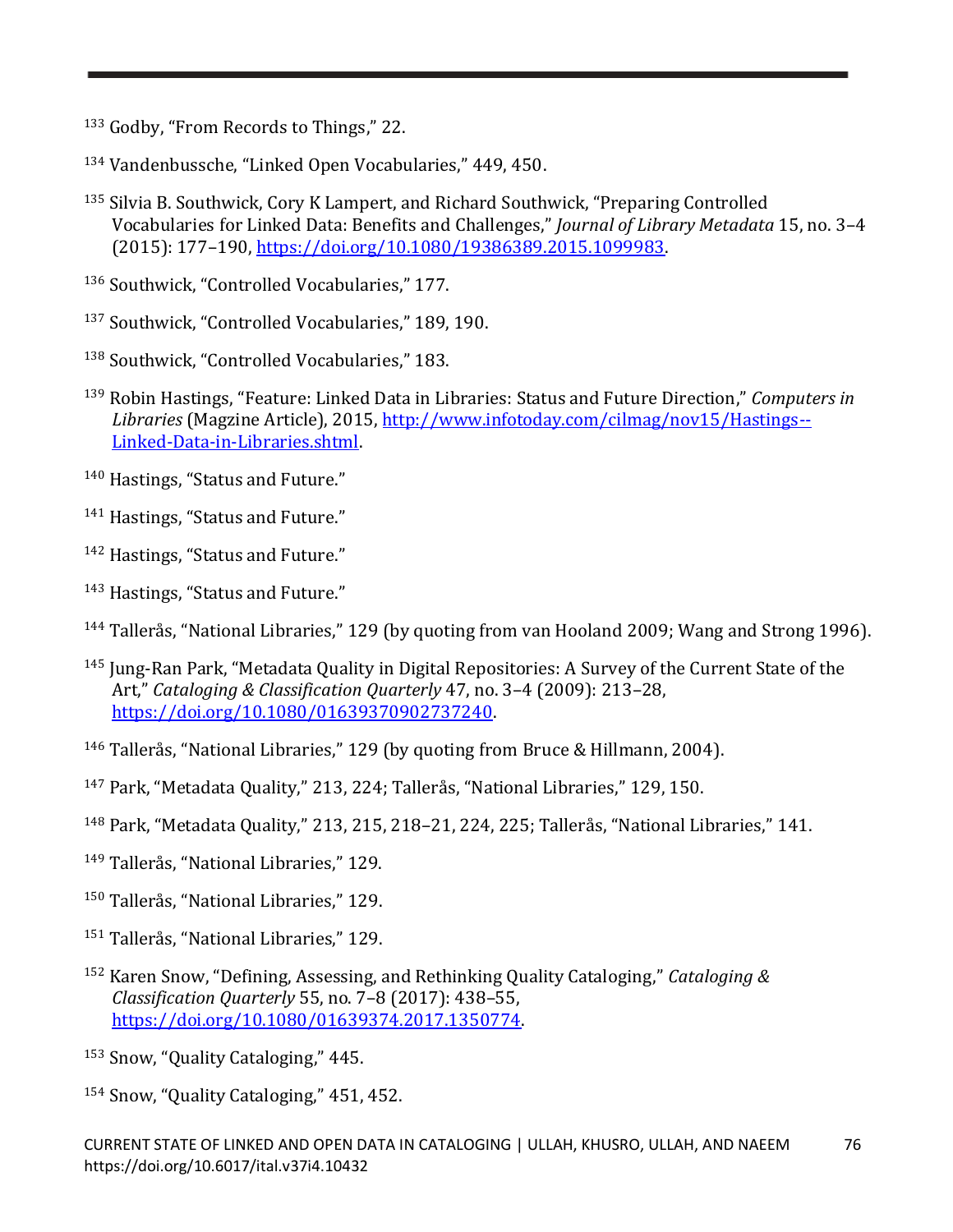- <sup>155</sup> David Van Kleeck et al., "Managing Bibliographic Data Quality for Electronic Resources," *Cataloging & Classification Quarterly* 55, no. 7-8 (2017): 560–77, [https://doi.org/10.1080/01639374.2017.1350777.](https://doi.org/10.1080/01639374.2017.1350777)
- <sup>156</sup> Van Kleeck, "Data Quality," 560, 575, 576.
- <sup>157</sup> Van Kleeck, "Data Quality," 575.
- <sup>158</sup> Park, "Metadata Quality," 214, 216–18, 225.
- <sup>159</sup> NISO, *A Framework of Guidance for Building Good Digital Collections*, ed. NISO Framework Advisory Group, 3rd ed (Baltimore, MD: National Information Standards Organization, 2007), [https://www.niso.org/sites/default/files/2017-08/framework3.pdf.](https://www.niso.org/sites/default/files/2017-08/framework3.pdf)
- <sup>160</sup> Park, "Metadata Quality," 214, 215; NISO. *Guidance*; Jane Barton, Sarah Currier, and Jessie MN Hey, "Building Quality Assurance into Metadata Creation: An Analysis Based on the Learning Objects and E-Prints Communities of Practice," Paper presented at the Proceedings of the International Conference on Dublin Core and Metadata Applications: Supporting Communities of Discourse and Practice—Metadata Research & Applications, Seattle, Washington, September 28–October 2, 2003.
- <sup>161</sup> Pascal Hitzler and Krzysztof Janowicz, "Linked Data, Big Data, and the 4th Paradigm," *Semantic Web* 4, no. 3 (2013): 233–35, [https://doi.org/10.3233/SW-130117.](https://doi.org/10.3233/SW-130117)
- <sup>162</sup> Hitzler, "4th Paradigm," 234.
- <sup>163</sup> Hitzler, "4th Paradigm," 234.
- <sup>164</sup> Alberto Petrucciani, "Quality of Library Catalogs and Value of (Good) Catalogs," *Cataloging & Classification Quarterly* 53, no. 3–4 (2015): 303–13. [https://doi.org/10.1080/01639374.2014.1003669.](https://doi.org/10.1080/01639374.2014.1003669)
- <sup>165</sup> Petrucciani, "Quality," 303, 305.
- <sup>166</sup> Petrucciani, "Quality," 303, 309, 311.
- <sup>167</sup> Petrucciani, "Quality," 303, 309.
- <sup>168</sup> Petrucciani, "Quality," 309, 310.
- <sup>169</sup> Petrucciani, "Quality," 310.
- <sup>170</sup> Bull, "Community Collaboration," 147.
- <sup>171</sup> Bull, "Community Collaboration," 148.
- <sup>172</sup> Han, Myung-Ja, "New Discovery Services and Library Bibliographic Control," *Library Trends* 61, no. 1 (2012):162–72, [https://doi.org/10.1353/lib.2012.0025.](https://doi.org/10.1353/lib.2012.0025)
- <sup>173</sup> Han, "Bibliographic Control," 162.
- INFORMATION TECHNOLOGY AND LIBRARIES | DECEMBER 2018 77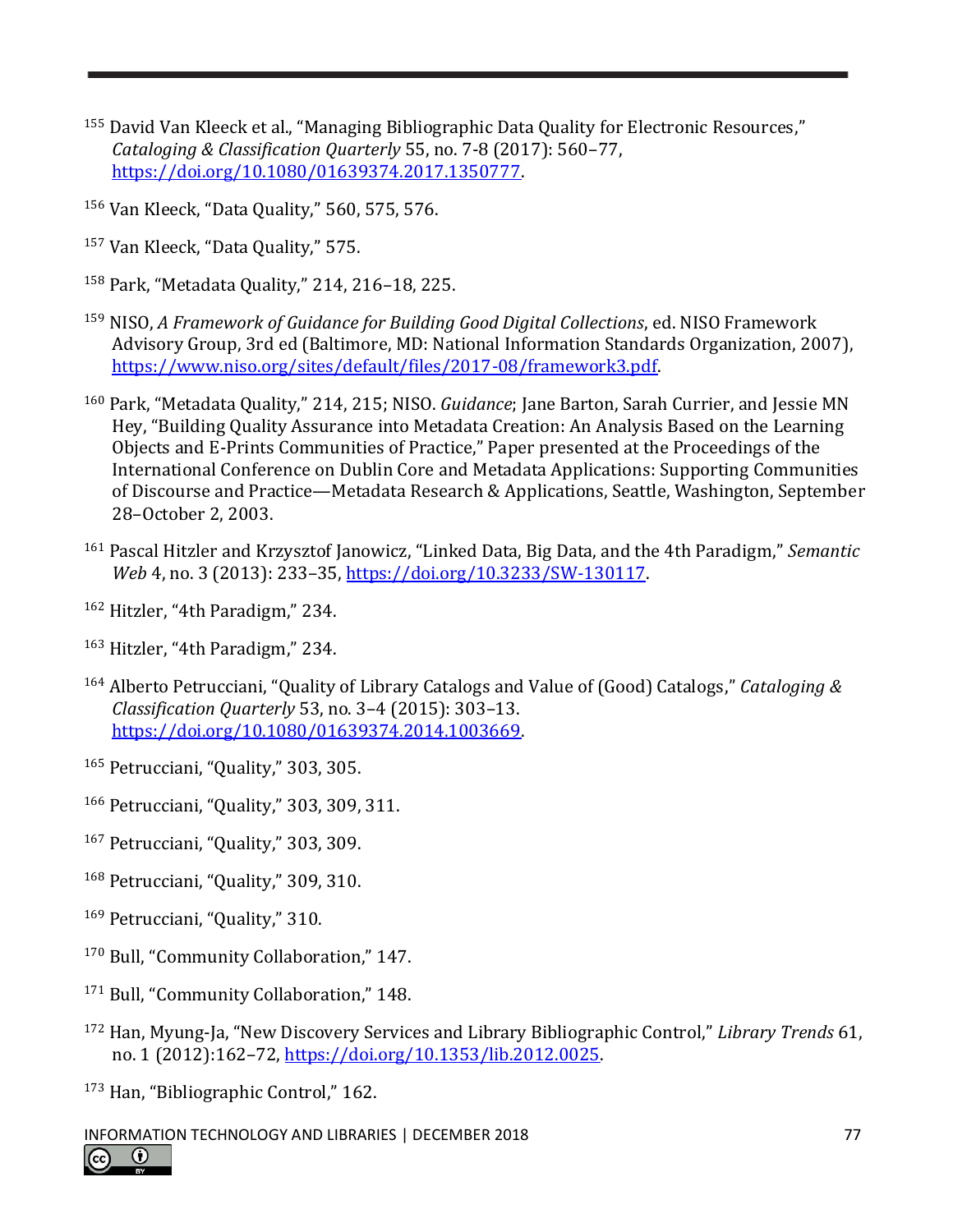- <sup>174</sup> Han, "Bibliographic Control," 169–71.
- <sup>175</sup> Han, "Bibliographic Control," 163.
- <sup>176</sup> Han, "Bibliographic Control," 167–70.
- <sup>177</sup> Alemu, *Emergent Theory,* 29–33, 43–65.
- <sup>178</sup> Alemu, *Emergent Theory*, 29–65.
- <sup>179</sup> Lorri Mon, *Social Media and Library Services*, Synthesis Lectures on Information Concepts, Retrieval, and Services, ed. Gary Marchionini, 40, San Rafael, California (USA), Morgan & Claypool Publishers, 2015), [https://doi.org/10.2200/S00634ED1V01Y201503ICR040.](https://doi.org/10.2200/S00634ED1V01Y201503ICR040)
- <sup>180</sup> Mon, *Social Media*, 50.
- <sup>181</sup> Mon, *Social Media*, 24.
- <sup>182</sup> Marijn Koolen et al.*, "*Overview of the CLEF 2016 Social Book Search Lab," Paper presented at the 7th International Conference of the Cross-Language Evaluation Forum for European Languages, Évora, Portugal, September 5–8, 2016; Koolen et al., "Overview of the CLEF 2015 Social Book Search Lab," Paper presented at the 6th International Conference of the Cross-Language Evaluation Forum for European Languages, Toulouse, France, September 8–11, 2015; Patrice Bellot et al.*, "*Overview of INEX 2014," Paper presented at the International Conference of the Cross-Language Evaluation Forum for European Languages, Sheffield, UK, September 15–18, 2014; Bellot et al.*, "*Overview of INEX 2013," Paper presented at the International Conference of the Cross-Language Evaluation Forum for European Languages, Valencia, Spain, September 23–26, 2013.
- <sup>183</sup> Bo-Wen Zhang, Xu-Cheng Yin, and Fang Zhou, "A Generic Pseudo Relevance Feedback Framework with Heterogeneous Social Information," *Information Sciences* 367–68 (2016): 909–26, [https://doi.org/10.1016/j.ins.2016.07.004;](https://doi.org/10.1016/j.ins.2016.07.004) Xu-Cheng Yin et al., "ISART: A Generic Framework for Searching Books with Social Information," *PLOS ONE* 11, no. 2 (2016): e0148479, [https://doi.org/10.1371/journal.pone.0148479;](https://doi.org/10.1371/journal.pone.0148479) Faten Hamad and Bashar Al-Shboul, "Exploiting Social Media and Tagging for Social Book Search: Simple Query Methods for Retrieval Optimization," in *Social Media Shaping E-Publishing and Academia*, edited by Nashrawan Tahaet al., 107–17 (Cham: Springer International Publishing, 2017).
- <sup>184</sup> Marijn Koolen, "User Reviews in the Search Index? That'll Never Work!" Paper presented at the 36th European Conference on IR Research (ECIR 2014), Amsterdam, The Netherlands, April 13–16, 2014.
- <sup>185</sup> Alemu, *Emergent Theory*, 29–33, 43–65.
- <sup>186</sup> Lucy Clements and Chern Li Liew, "Talking about Tags: An Exploratory Study of Librarians' Perception and Use of Social Tagging in a Public Library," *The Electronic Library* 34, no. 2 (2016): 289–301, [https://doi.org/10.1108/EL-12-2014-0216.](https://doi.org/10.1108/EL-12-2014-0216)
- <sup>187</sup> Clements, "Talking about Tags," 291, 297-99.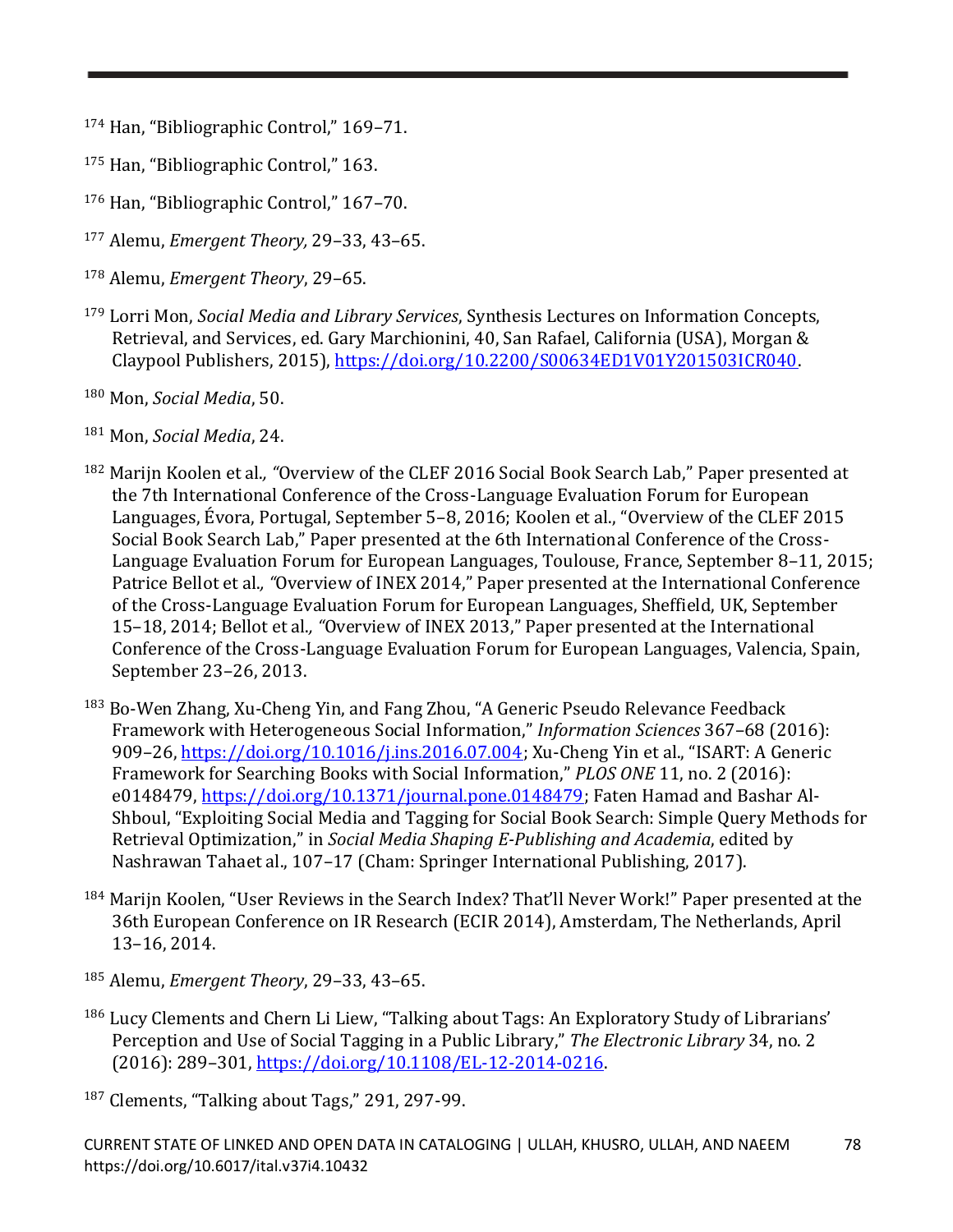- <sup>188</sup> Sharon Farnel, "Understanding Community Appropriate Metadata through Bernstein's Theory of Language Codes," *Journal of Library Metadata* 17, no. 1 (2017): 5–18, [https://doi.org/10.1080/19386389.2017.1285141.](https://doi.org/10.1080/19386389.2017.1285141)
- Farnel, "Bernstein's Theory," 5, 6.
- Mwaniki, "Envisioning the Future," 8.
- Mwaniki, "Envisioning the Future," 8, 9.
- Getaneh Alemu et al., "Toward an Emerging Principle of Linking Socially-Constructed Metadata," *Journal of Library Metadata* 14, no. 2 (2014): 103–29, [https://doi.org/10.1080/19386389.2014.914775.](https://doi.org/10.1080/19386389.2014.914775)
- Farnel, "Bernstein's Theory," 15–16.
- Kalou, "Book Mashup."
- Kalou, "Book Mashup," 242, 243.
- Alemu, "Socially-Constructed Metadata," 103, 107.
- Alemu, "Socially-Constructed Metadata," 103.
- Alemu, "Socially-Constructed Metadata," 103, 104, 120, 121.
- Getaneh Alemu, "A Theory of Metadata Enriching and Filtering: Challenges and Opportunities to Implementation," *Qualitative and Quantitative Methods in Libraries* 5, no. 2 (2017): 311–34, <http://www.qqml-journal.net/index.php/qqml/article/view/343>
- Alemu, "Metadata Enriching and Filtering," 311.
- Alemu, "Socially-Constructed Metadata," 125.
- Alemu, "Metadata Enriching and Filtering," 319, 320.
- Alemu, "Metadata Enriching and Filtering"; Alemu, *Emergent Theory*; Alemu, "Socially-Constructed Metadata"; Farnel, "Bernstein's Theory"; Kalou, "Book Mashup."
- Hallo, "Current State," 120.
- Alemu, "Socially-Constructed Metadata," 125; Hastings, "Status and Future."
- Bull, "Community Collaboration," 147.
- Bull, "Community Collaboration," 152; Bull, "Community Collaboration," 152; Schreur, 2015. Linked Data for Production.
- Tallerås, "National Libraries," 129.
- Petrucciani, "Quality," 303, 309.